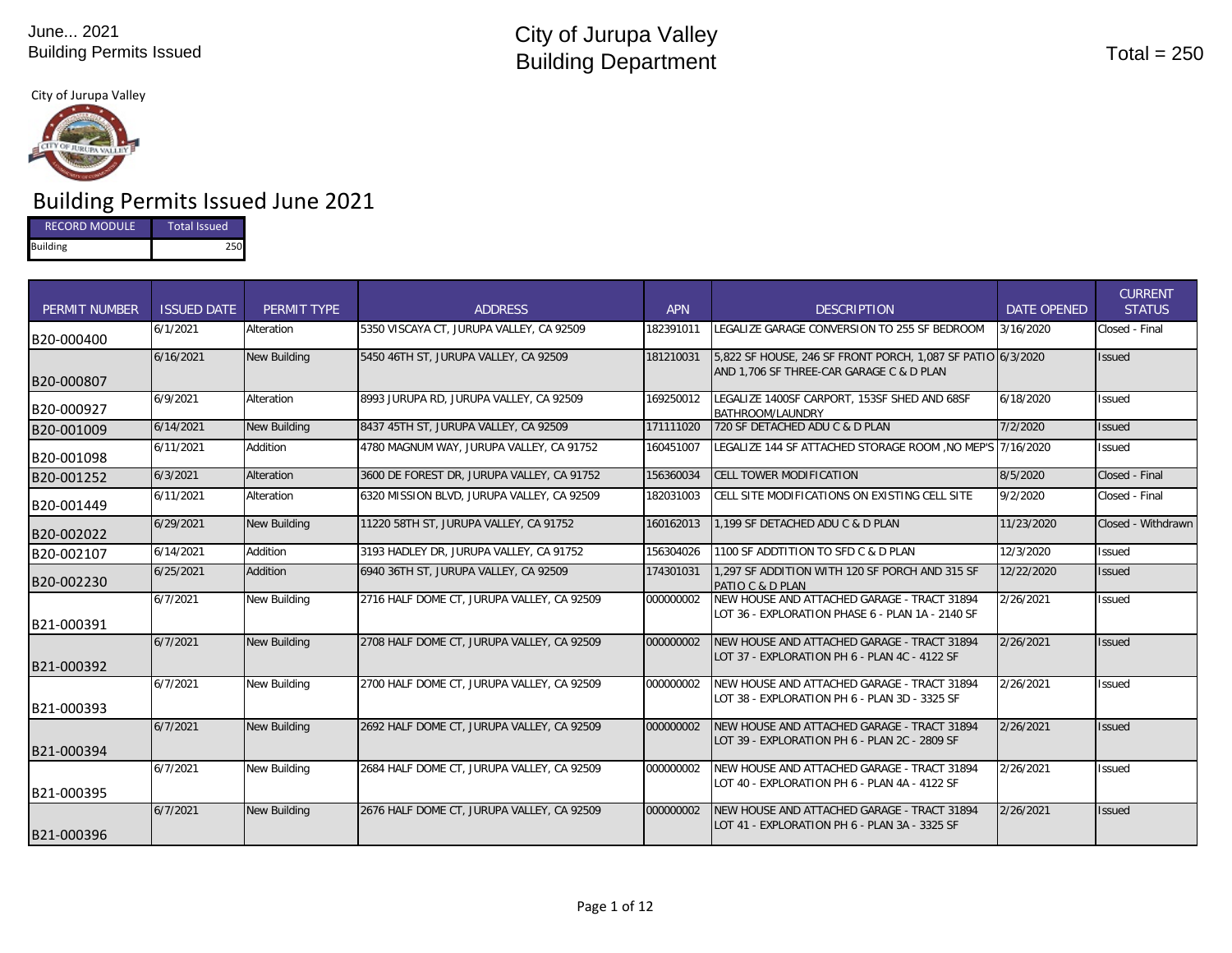| <b>PERMIT NUMBER</b> | <b>ISSUED DATE</b> | <b>PERMIT TYPE</b>       | <b>ADDRESS</b>                                 | <b>APN</b> | <b>DESCRIPTION</b>                                                                                                            | <b>DATE OPENED</b> | <b>CURRENT</b><br><b>STATUS</b> |
|----------------------|--------------------|--------------------------|------------------------------------------------|------------|-------------------------------------------------------------------------------------------------------------------------------|--------------------|---------------------------------|
| B21-000397           | 6/7/2021           | New Building             | 2668 HALF DOME CT. JURUPA VALLEY. CA 92509     | 000000002  | NEW HOUSE AND ATTACHED GARAGE - TRACT 31894<br>LOT 42 - EXPLORATION PH 6 - PLAN 2D - 2809 SF                                  | 2/26/2021          | <b>Issued</b>                   |
| B21-000398           | 6/7/2021           | New Building             | 2660 HALF DOME CT, JURUPA VALLEY, CA 92509     | 000000002  | NEW HOUSE AND ATTACHED GARAGE - TRACT 31894<br>LOT 43 - EXPLORATION PH 6 - PLAN 3C - 3325 SF                                  | 2/26/2021          | <b>Issued</b>                   |
| B21-000399           | 6/7/2021           | New Building             | 2675 HALF DOME CT, JURUPA VALLEY, CA 92509     | 000000002  | NEW HOUSE AND ATTACHED GARAGE - TRACT 31894<br>LOT 44 - EXPLORATION PH 6 - PLAN 2A - 2809 SF                                  | 2/26/2021          | Issued                          |
| B21-000400           | 6/7/2021           | New Building             | 2689 HALF DOME CT, JURUPA VALLEY, CA 92509     | 000000002  | NEW HOUSE AND ATTACHED GARAGE - TRACT 31894<br>LOT 45 - EXPLORATION PH 6 - PLAN 4D - 4122 SF                                  | 2/26/2021          | <b>Issued</b>                   |
| B21-000401           | 6/7/2021           | New Building             | 2699 HALF DOME CT, JURUPA VALLEY, CA 92509     | 000000002  | NEW HOUSE AND ATTACHED GARAGE - TRACT 31894<br>LOT 46 - EXPLORATION PH 6 - PLAN 1C - 2140 SF                                  | 2/26/2021          | <b>Issued</b>                   |
| B21-000421           | 6/11/2021          | <b>New Building</b>      | 7575 LIPPIZAN DR, JURUPA VALLEY, CA 92509      | 185311005  | LEGALIZE AND CONVERT 345SF GAME ROOM INTO<br><b>GUEST QUARTER AND 236SF ADDITION</b>                                          | 3/1/2021           | <b>Issued</b>                   |
| B21-000429           | 6/10/2021          | Alteration               | 3177 SPACE CENTER CT, JURUPA VALLEY, CA 91752  | 156150050  | <b>INSTALL STORAGE RACKS</b>                                                                                                  | 3/1/2021           | Issued                          |
| B21-000539           | 6/14/2021          | Alteration               | 5477 30TH ST, JURUPA VALLEY, CA 92509          | 178262001  | CELL TOWER MODIFICATION                                                                                                       | 3/11/2021          | <b>Issued</b>                   |
| B21-000560           | 6/15/2021          | Miscellaneous            | 4388 SERRANO DR, JURUPA VALLEY, CA 92509       | 156210093  | FOUNDATION ONLY FOR INTERIOR LINE - BUILDING 2<br>PHASE 1B                                                                    | 3/16/2021          | Issued                          |
| B21-000605           | 6/16/2021          | Alteration               | 6879 GRANITE HILL DR. JURUPA VALLEY, CA 92509  | 174290022  | CELL TOWER MODIFICATION: REMOVE AND REPLACE<br>(3) PANEL ANTENNAS / (3) RRUs / (1) CABLE                                      | 3/19/2021          | <b>Issued</b>                   |
| B21-000607           | 6/2/2021           | Miscellaneous            | 6838 VAN BUREN BLVD, JURUPA VALLEY, CA 92509   | 000000002  | <b>DIGITAL BILLBOARD</b>                                                                                                      | 3/22/2021          | <b>Issued</b>                   |
| B21-000620           | 6/24/2021          | <b>Miscellaneous</b>     | 4350 SERRANO DR. JURUPA VALLEY. CA 92509       | 156210093  | <b>GAS LINE INSTALLATION - BUILDING 3</b>                                                                                     | 3/23/2021          | Closed - Final                  |
| B21-000646           | 6/24/2021          | Miscellaneous            | 4420 SERRANO DR, JURUPA VALLEY, CA 92509       | 156210093  | GUARD SHACK AT BUILDING 1 TRUCK SCALE                                                                                         | 3/24/2021          | Issued                          |
| B21-000814           | 6/23/2021          | Alteration               | 11100 IBERIA ST, JURUPA VALLEY, CA 91752       | 156140042  | COMMERCIAL T.I.: TOTAL OF 24.494 SF OFFICE AREA<br>AND WAREHOUSE IMPROVEMENTS                                                 | 4/8/2021           | <b>Issued</b>                   |
| B20-002247-R.03      | 6/7/2021           | <b>Building Revision</b> | 6061 NATCHEZ RD, JURUPA VALLEY, CA 92509       | 165251010  | SOLAR PV SYSTEM: 15.75 KW / 50 PANELS / 1 INVERTER 4/8/2021<br>/ SERVICE CHANEGOUT: UPGRADE FROM 125 AMP TO<br><b>225 AMP</b> |                    | <b>Issued</b>                   |
| B21-000824           | 6/17/2021          | Addition                 | 11595 AUTUMN SAGE AVE, JURUPA VALLEY, CA 91752 | 160311003  | 30 SF BATHROOM ADDITION OUTSIDE ACCESS ONLY                                                                                   | 4/9/2021           | <b>Issued</b>                   |
| B21-000972           | 6/17/2021          | New Building             | 5426 35TH ST. JURUPA VALLEY. CA 92509          | 179192010  | 2.145 SF SINGLE FAMILY DWELLING WITH 86 SF FRONT<br>PROCH, 496 SF ATTACHED CARPORT AND 136 SF<br>ATTACHED PATIO C & D PLAN    | $-4/27/2021$       | <b>Issued</b>                   |
| B21-000973           | 6/17/2021          | New Building             | 5428 35TH RD, JURUPA VALLEY, CA 92509          | 179192010  | 751 SF DETACHED ADU                                                                                                           | 4/27/2021          | <b>Issued</b>                   |
| B21-001034           | 6/24/2021          | Alteration               | 4110 MENNES AVE, JURUPA VALLEY, CA 92509       | 181101027  | REMODEL AND 110.5 SF ROOM ADDITION AND 40 SF<br>PORCH TO EXISTING DWELLING - REF MASTER PLAN<br>CHECK B21-000116              | 4/29/2021          | <b>Issued</b>                   |
| B21-001035           | 6/24/2021          | Alteration               | 4112 MENNES AVE, JURUPA VALLEY, CA 92509       | 181101027  | REMODEL AND 116 SF ROOM ADDITION AND 40 SF<br>PORCH - REFERENCE MASTER PLAN CHECK B21-000116                                  | 4/29/2021          | <b>Issued</b>                   |
| B21-001037           | 6/24/2021          | Alteration               | 4114 MENNES AVE, JURUPA VALLEY, CA 92509       | 181101027  | REMODEL AND 115.5 SF ROOM ADDITION AND 40 SF<br>PORCH - REFERENCE MASTER PLAN CHECK B21-000116                                | 4/29/2021          | Issued                          |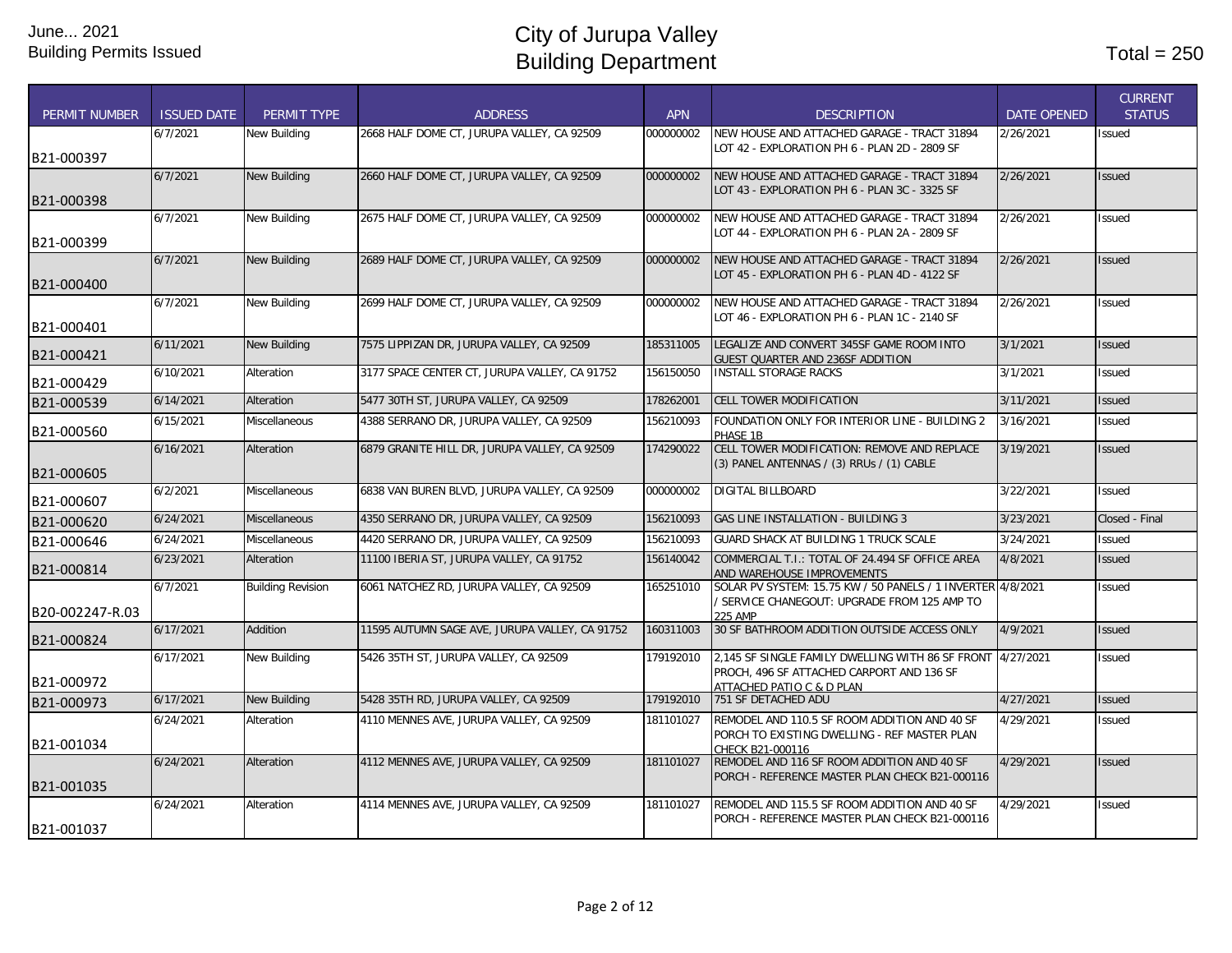| <b>PERMIT NUMBER</b> | <b>ISSUED DATE</b> | <b>PERMIT TYPE</b>       | <b>ADDRESS</b>                               | <b>APN</b> | <b>DESCRIPTION</b>                                                                                                                                                   | <b>DATE OPENED</b> | <b>CURRENT</b><br><b>STATUS</b> |
|----------------------|--------------------|--------------------------|----------------------------------------------|------------|----------------------------------------------------------------------------------------------------------------------------------------------------------------------|--------------------|---------------------------------|
| B21-001038           | 6/24/2021          | Alteration               | 4116 MENNES AVE, JURUPA VALLEY, CA 92509     | 181101027  | REMODEL AND 132.75 SF ROOM ADDITION AND 40 SF<br>PORCH - REFERENCE MASTER PLAN CHECK B21-000116                                                                      | 4/29/2021          | <b>Issued</b>                   |
| B21-001039           | 6/24/2021          | Alteration               | 4120 MENNES AVE, JURUPA VALLEY, CA 92509     | 181101026  | REMODEL AND 144.5 SF ROOM ADDITION AND 40 SF<br>PORCH - REFERENCE MASTER PLAN CHECK B21-000116                                                                       | 4/29/2021          | <b>Issued</b>                   |
| B21-001040           | 6/24/2021          | Alteration               | 4122 MENNES AVE, JURUPA VALLEY, CA 92509     | 181101027  | REMODEL AND 138.75 SF ROOM ADDITION AND 40 SF<br>PORCH - REFERENCE MASTER PLAN CHECK B21-000116                                                                      | 4/29/2021          | <b>Issued</b>                   |
| B21-001041           | 6/24/2021          | Alteration               | 4124 MENNES AVE, JURUPA VALLEY, CA 92509     | 181101027  | REMODEL AND 275 SF ROOM ADDITION AND 40 SF<br>PORCH - REFERENCE MASTER PLAN CHECK B21-000116                                                                         | 4/29/2021          | <b>Issued</b>                   |
| B21-001065           | 6/8/2021           | Plumbing                 | 3563 FLORINE AVE, JURUPA VALLEY, CA 92509    | 177080024  | WATER HEATER CHANGEOUT / 40 GAL / INSTALLED IN<br>SAME LOCATION AS EXISTING IN GARAGE                                                                                | 4/29/2021          | Closed - Final                  |
| B21-001069           | 6/21/2021          | Alteration               | 11200 IBERIA ST, JURUPA VALLEY, CA 91752     | 156140043  | COMMERCIAL T.I. - INSTALL CONVEYOR SYSTEMS                                                                                                                           | 5/3/2021           | Issued                          |
| B21-001084           | 6/3/2021           | Alteration               | 3590 DE FOREST CIR, JURUPA VALLEY, CA 91752  | 156360024  | COMMERCIAL T.I. - INSTALL 5 HVLS FANS                                                                                                                                | 5/4/2021           | <b>Issued</b>                   |
| B21-001123           | 6/8/2021           | Mechanical               | 5662 CROWN DR, JURUPA VALLEY, CA 91752       | 160184002  | HVAC CHANGEOUT / 5 TON / LOCATED IN SAME<br>OCATION AS EXISTING IN SIDE YARD                                                                                         | 5/10/2021          | <b>Issued</b>                   |
| B21-001124           | 6/23/2021          | Alteration               | 6246 HEATHERWOOD DR, JURUPA VALLEY, CA 92509 | 163312018  | REHABILITAE HOME FROM WATER DAMAGE                                                                                                                                   | 5/11/2021          | <b>Issued</b>                   |
| B21-001146           | 6/3/2021           | Electrical               | 10886 54TH ST, JURUPA VALLEY, CA 91752       | 161020008  | 100 AMP TEMP POWER POLE FOR CONSTRUCTION                                                                                                                             | 5/13/2021          | Closed - Final                  |
| B21-001153           | 6/10/2021          | Plumbing                 | 8421 GALENA ST. JURUPA VALLEY. CA 92509      | 171122015  | WATER HEATER CHANGEOUT / 40 GAL / INSTALLED IN<br>SAME LOCATION AS EXISTING IN BACKYARD                                                                              | 5/14/2021          | Closed - Final                  |
| B21-001182           | 6/8/2021           | Mechanical               | 5672 HELIX ST, JURUPA VALLEY, CA 92509       | 181253019  | HVAC CHANGEOUT / 2.5 TON / INSTALLED IN SAME<br>OCATION AS EXISTING IN BACK YARD.                                                                                    | 5/18/2021          | <b>Issued</b>                   |
| B21-001210           | 6/8/2021           | Electrical               | 9913 WILLOWBROOK RD, JURUPA VALLEY, CA 92509 | 167381008  | (1) TESLA POWER WALL                                                                                                                                                 | 5/24/2021          | <b>Issued</b>                   |
| B21-001226           | 6/14/2021          | Mechanical               | 5429 CONCHA DR, JURUPA VALLEY, CA 91752      | 160090009  | HVAC CHANGEOUT: 4 TON CONDENSER LOCATED IN<br>SAME LOCATION AS EXISTING IN SIDE YARD / GAS<br>ELECTRIC SPLIT SYSTEM LOCATED IN SAME LOCATION<br>AS EXISTING IN ATTIC | 5/20/2021          | Issued                          |
| B21-001228           | 6/1/2021           | Mechanical               | 3185 CHARDONEY WAY, JURUPA VALLEY, CA 91752  | 156261025  | HVAC CHANGEOUT / 4 TON AC, 80K BTU FURNANCE /<br>INSLTALLED IN SAME LOCATION AS EXISTING                                                                             | 5/25/2021          | <b>Issued</b>                   |
| B21-001240           | 6/1/2021           | Re-Roof                  | 5471 MANLINE DR, JURUPA VALLEY, CA 91752     |            | REMOVE EXISTING SHINGLES AND REPLACE WITH COOL 5/26/2021<br>ROOF SHINGLES                                                                                            |                    | Closed - Final                  |
| B21-000772-R.01      | 6/2/2021           | <b>Building Revision</b> | 9895 MISSION BLVD, JURUPA VALLEY, CA 92509   | 170130035  | SOLAR PV SYSTEM - 2.10 KW DC / 6 MODULES / 1<br><b>INVERTER</b>                                                                                                      | 5/27/2021          | <b>Issued</b>                   |
| B21-001255           | 6/1/2021           | Re-Roof                  | 5693 MOLINA WAY, JURUPA VALLEY, CA 92509     | 181051023  | REMOVE 3 LAYERS OF EXISTING ROLLED ROOFING AND 6/1/2021<br>INSTALL 1 NEW LAYED OF ROLLED ROOFING                                                                     |                    | Issued                          |
| B21-001257           | 6/8/2021           | Re-Roof                  | 4380 FELSPAR ST, JURUPA VALLEY, CA 92509     | 169110023  | RE ROOF WITH COOL ROOF SHINGLES OVER 1<br>EXISITING LAYER OF SHINGLES                                                                                                | 5/27/2021          | Closed - Final                  |
| B21-001262           | 6/1/2021           | Plumbing                 | 5259 DUNWOOD ST, JURUPA VALLEY, CA 92509     | 167261013  | WATER HEATER CHANGEOUT: 30 GAL / INSTALLED IN<br>SAME LOCATION AS EXISITING IN HALLWAY                                                                               | 6/1/2021           | Issued                          |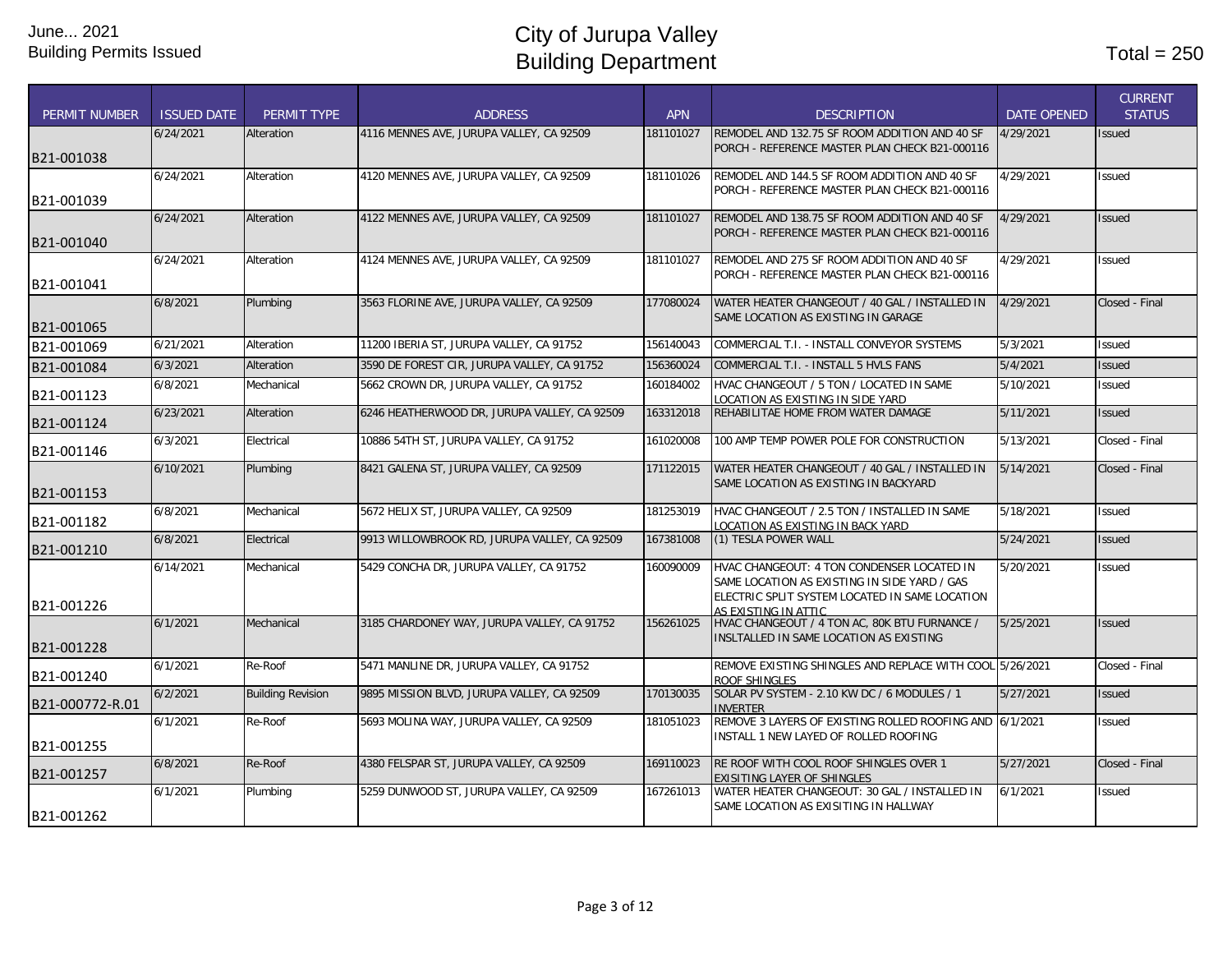| <b>PERMIT NUMBER</b> | <b>ISSUED DATE</b> | PERMIT TYPE              | <b>ADDRESS</b>                                           | <b>APN</b> | <b>DESCRIPTION</b>                                                                                                                      | <b>DATE OPENED</b> | <b>CURRENT</b><br><b>STATUS</b> |
|----------------------|--------------------|--------------------------|----------------------------------------------------------|------------|-----------------------------------------------------------------------------------------------------------------------------------------|--------------------|---------------------------------|
|                      | 6/1/2021           | Re-Roof                  | 4264 RIVERVIEW DR. JURUPA VALLEY. CA 92509               | 182323003  | REMOVE EXISITNG LAYERS OF ROLLED ROOFING AND                                                                                            | 6/1/2021           | Closed - Final                  |
| IB21-001265          |                    |                          |                                                          |            | REPLACE WITH 1 NEW LAYER OF ROLLED ROOFING                                                                                              |                    |                                 |
|                      | 6/21/2021          | Mechanical               | 5167 HOLSTEIN ST, JURUPA VALLEY, CA 92509                | 181335007  | HVAC CHANGEOUT / 4 TON SPLIT SYSTEM / INSTALL IN                                                                                        | 6/1/2021           | Closed - Final                  |
| B21-001267           |                    |                          |                                                          |            | SAME LOCATION AS EXISTING IN REAR YARD                                                                                                  |                    |                                 |
| B21-001268           | 6/2/2021           | Re-Roof                  | 6140 SARA CT, JURUPA VALLEY, CA 92509                    | 166501036  | LIFT TILE AND REPLACE UNDERLAYMENT AND RESET                                                                                            | 6/2/2021           | <b>Issued</b>                   |
| B21-001269           | 6/7/2021           | Electrical               | 5880 20TH ST, JURUPA VALLEY, CA 92509                    | 175160019  | TILE.<br>INSTALL EV CHARGING STATION                                                                                                    | 6/2/2021           | <b>Issued</b>                   |
|                      | 6/2/2021           | Electrical               | 11596 AUTUMN SAGE AVE, JURUPA VALLEY, CA 91752           | 160310009  | 200 AMP METER RESET                                                                                                                     | 6/2/2021           | Closed - Final                  |
| B21-001271           | 6/2/2021           | Plumbing                 | 11041 INLAND AVE, JURUPA VALLEY, CA 91752                | 156310073  | <b>TEMPORARY BOILER</b>                                                                                                                 | 6/2/2021           | Closed - Final                  |
| B21-001273           | 6/21/2021          |                          |                                                          | 177150002  | HVAC CHNAGEOUT: 4 TON / INSTALLED IN SAME                                                                                               | 6/1/2021           |                                 |
| B21-001275           |                    | Mechanical               | 6476 CANAL ST, JURUPA VALLEY, CA 92509                   |            | LOCATION AS EXISTING ON ROOF                                                                                                            |                    | Closed - Final                  |
| B21-001278           | 6/3/2021           | Plumbing                 | 9961 MISSION BLVD, JURUPA VALLEY, CA 92509               | 170130011  | <b>INSTALL BACKFLOW PREVENTER</b>                                                                                                       | 6/3/2021           | Closed - Final                  |
| B21-000473-R.01      | 6/28/2021          | <b>Building Revision</b> | 5755 SKY MEADOW ST, JURUPA VALLEY, CA 92509              | 181240029  | SOLAR PV SYSTEM - 5.985 KWDC / 19 MODULES / 1<br><b>INVERTER</b>                                                                        | 6/3/2021           | <b>Issued</b>                   |
|                      | 6/7/2021           | <b>Building Revision</b> | 4312 RIDGEWOOD DR. JURUPA VALLEY, CA 92509               | 182131001  | SOLAR PV SYSTEM - 6.930 KW DC / 22 MODULES / 1<br>INVERTER / SERVICE CHANGEOUT: UPGRADE FROM 100<br>AMPS TO 200 AMPS / TESLA POWER WALL | 6/3/2021           | Issued                          |
| B21-000626-R.02      |                    |                          |                                                          |            |                                                                                                                                         |                    |                                 |
| B21-001283           | 6/8/2021           | Re-Roof                  | 4576 GLEN ST, JURUPA VALLEY, CA 92509                    | 169140012  | REMOVE EXISTING SHINGLES AND REPLACE WITH COOL 6/4/2021<br>ROOF COMPLIANT SHINGLES                                                      |                    | Closed - Final                  |
| B21-001285           | 6/4/2021           | Pool-Spa                 | 11033 RYDER RD, JURUPA VALLEY, CA 91752                  | 160433005  | SPA, GAS LINE FOR FIRE PIT AND 4LF, 4' HIGH FREE<br>STANDING BLOCK WALL AND                                                             | 6/4/2021           | <b>Issued</b>                   |
| B21-001286           | 6/4/2021           | <b>Miscellaneous</b>     | 5448 TROTH ST, JURUPA VALLEY, CA 91752                   | 161032010  | FINAL INSPECTION FOR PERMIT # 2018-16777                                                                                                | 6/4/2021           | Closed - Final                  |
| B21-001288           | 6/24/2021          | New Building             | 4702 MILLBROOK AVE, #ADU, JURUPA VALLEY, CA<br>92509     | 167333001  | 660 SF ADU W/ 893 SF GARGAE                                                                                                             | 6/4/2021           | <b>Issued</b>                   |
| B21-001289           | 6/4/2021           | Re-Roof                  | 6014 FELSPAR ST, JURUPA VALLEY, CA 92509                 | 165111010  | REROOF SHINGLES TO SHINGLES                                                                                                             | 6/4/2021           | Closed - Final                  |
| B21-001291           | 6/4/2021           | Electrical               | 6887 36TH ST, JURUPA VALLEY, CA 92509                    | 174310006  | SERVICE CHANGEOUT: UPGRADE FROM 100 AMPS TO<br>125 AMPS                                                                                 | 6/4/2021           | <b>Issued</b>                   |
| B21-001293           | 6/8/2021           | Re-Roof                  | 4145 KENNETH ST, JURUPA VALLEY, CA 92509                 | 170212024  | REMOVE EXISTING SHINGLES AND REPLACE WITH COOL<br>ROOF SHINGLES                                                                         | 6/7/2021           | Closed - Final                  |
| B21-001295           | 6/7/2021           | Electrical               | 2951 TAOS DR, JURUPA VALLEY, CA 92509                    | 178203011  | SERIVCE CHANGEOUT: UPGRADE FROM 100 AMPS TO<br><b>225 AMPS</b>                                                                          | 6/7/2021           | <b>Issued</b>                   |
| B21-001296           | 6/7/2021           | Electrical               | 6623 PATS RANCH RD, JURUPA VALLEY, CA 91752              | 000000001  | NEW ELECTRICAL PEDESTAL FOR IRRIGATION SYSTEM                                                                                           | 6/7/2021           | Closed - Final                  |
| B21-001310           | 6/8/2021           | Re-Roof                  | 5777 HUDSON ST, JURUPA VALLEY, CA 92509                  | 165223008  | RE ROOF FROM SHINGLES TO COOL ROOF SHINGLES                                                                                             | 6/8/2021           | Closed - Final                  |
| B21-001312           | 6/9/2021           | Re-Roof                  | 5341 35TH ST, JURUPA VALLEY, CA 92509                    | 179241007  | REMOVE EXISTING SHINGLES ON HOUSE AND<br>DETACHED GARAGE AND REPLACE WITH COOL ROOF<br><b>SHINGLES</b>                                  | 6/9/2021           | Closed - Final                  |
|                      | 6/9/2021           | Electrical               | 10491 S LYNN CIR, #BLDG # 28, JURUPA VALLEY, CA<br>91752 | 156230003  | METER RELEASE 400A. REINSPECTION PER EDISON<br>REQUEST. ORIGINAL PERMIT FINALED 4/28/2020                                               | 6/9/2021           | Closed - Final                  |
| B21-001313           | 6/9/2021           | Plumbing                 | 6473 VIA FLORENCIA, JURUPA VALLEY, CA 92509              | 182382009  | JNDER PERMIT B19-000614<br>INSTALL WATER SOFTNER IN GARAGE                                                                              | 6/9/2021           | <b>Issued</b>                   |
| B21-001317           | 6/9/2021           | Plumbing                 | 6092 BALDWIN AVE, JURUPA VALLEY, CA 92509                | 166411016  | INSTALL WATER SOFTNER IN REAR YARD                                                                                                      | 6/9/2021           | Closed - Final                  |
| B21-001318           |                    |                          |                                                          |            |                                                                                                                                         |                    |                                 |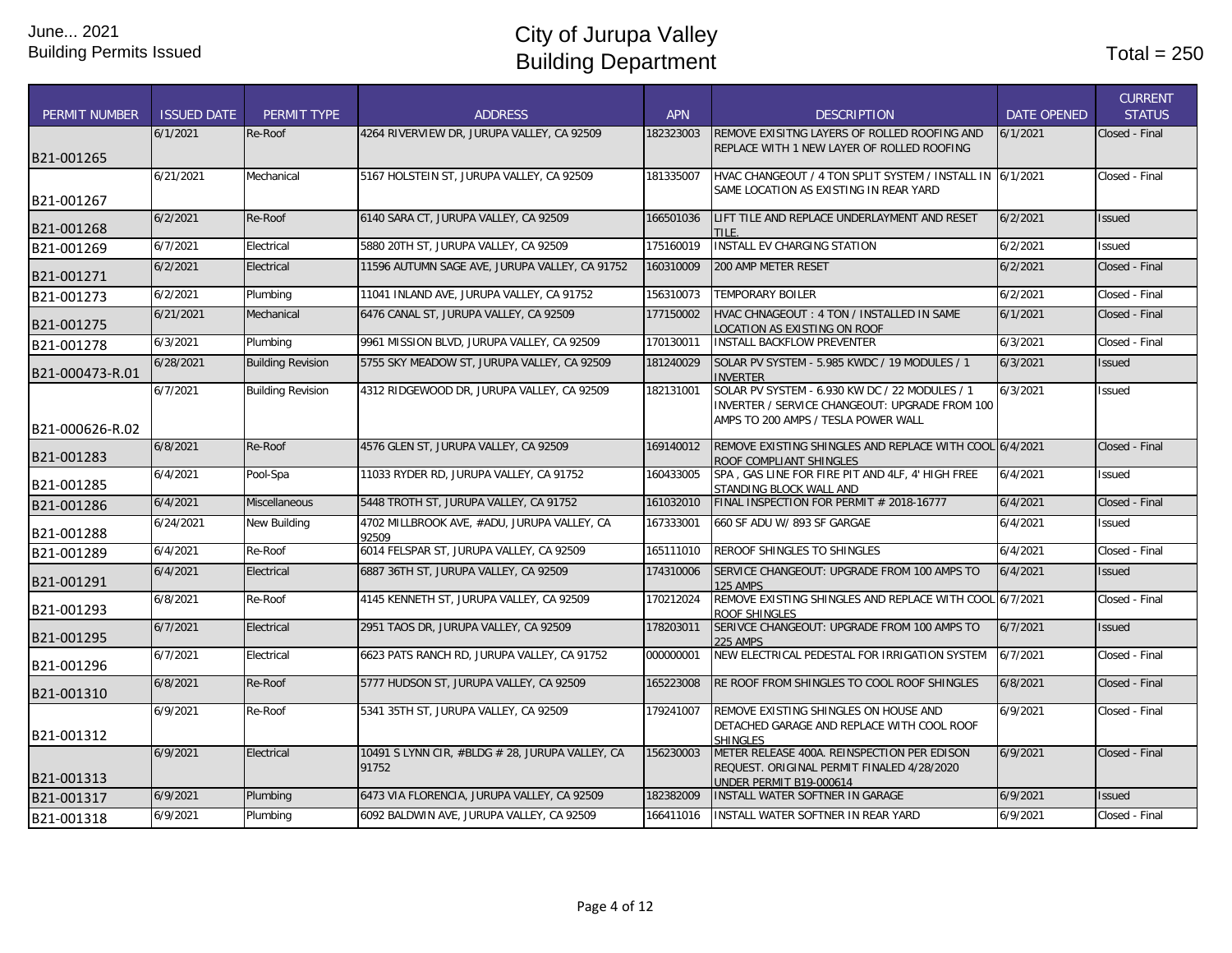| PERMIT NUMBER   | <b>ISSUED DATE</b> | PERMIT TYPE              | <b>ADDRESS</b>                                | <b>APN</b> | <b>DESCRIPTION</b>                                                                                                                                    | <b>DATE OPENED</b> | <b>CURRENT</b><br><b>STATUS</b> |
|-----------------|--------------------|--------------------------|-----------------------------------------------|------------|-------------------------------------------------------------------------------------------------------------------------------------------------------|--------------------|---------------------------------|
| B21-001321      | 6/9/2021           | Pool-Spa                 | 4860 RIGEL WAY, JURUPA VALLEY, CA 91752       | 160133008  | POOL AND SPA WITH 92 LF OF 3/4" CONDUIT # 8 WIRE 6/9/2021<br>AND 92 LF OF 2" PEX GAS LINE WITH POOL EQUIPMENT<br>400K BTU'S                           |                    | Issued                          |
| B21-001177-R.01 | 6/14/2021          | <b>Building Revision</b> | 6372 STOBBS WAY, JURUPA VALLEY, CA 92509      | 182051007  | SOLAR PV SYSTEM: 4.80 KW / 15 PANELS / 1 INVERTER<br>/ SERVICE CHANGEOUT: UPGRADE FROM 100 AMPS TO<br><b>225 AMPS</b>                                 | 6/10/2021          | Issued                          |
| B21-001329      | 6/10/2021          | Re-Roof                  | 7440 MISSION BLVD, JURUPA VALLEY, CA 92509    | 183041002  | REMOVE EXISTING SHINGLES AND REPLACE WITH COOL 6/10/2021<br>ROOF SHINGLES AND ROLLED ROOFING ON FLAT<br>PORTION OF ROOF                               |                    | Closed - Final                  |
| B21-001330      | 6/10/2021          | Mechanical               | 5470 SULPHUR DR, JURUPA VALLEY, CA 91752      | 160100026  | HVAC CHANGEOUT: 5 TON AC UNIT, LOCATED IN SAME<br>PLACE AS EXISITNG IN SIDE YARD / 80K BTU FURNACE,<br>LOCATED IN SAME LOCATION AS EXISTING IN CLOSET | 6/10/2021          | Issued                          |
| B21-001331      | 6/10/2021          | Mechanical               | 11648 RANGE VIEW RD, JURUPA VALLEY, CA 91752  | 160210087  | <b>INSTALL NEW DUCT SYSTEM R-6</b>                                                                                                                    | 6/10/2021          | <b>Issued</b>                   |
| B21-001332      | 6/10/2021          | Plumbing                 | 11648 RANGE VIEW RD, JURUPA VALLEY, CA 91752  | 160210087  | WATER HEATER CHANGEOUT / 50 GAL SAME LOCATION<br>IN GARGAE                                                                                            | 6/10/2021          | <b>Issued</b>                   |
| B21-001333      | 6/10/2021          | Mechanical               | 2868 HELLER DR, JURUPA VALLEY, CA 92509       | 177281003  | REPLACE 3 TON AC UNIT / 3600 BTU'S                                                                                                                    | 6/10/2021          | Issued                          |
| B21-001334      | 6/10/2021          | Mechanical               | 3609 PACKARD AVE, JURUPA VALLEY, CA 92509     | 179160029  | NEW 2 TON MINI SPLIT SYSTEM                                                                                                                           | 6/10/2021          | Issued                          |
| B21-001335      | 6/10/2021          | Alteration               | 4748 MARRIETA ST, JURUPA VALLEY, CA 91752     | 160392045  | REMOVE (E) FAN & FIBERGLASS WALLS AND INSTALL<br>WALK-IN TUB & ACRYLIC WALLS SAME LOCATION                                                            | 6/10/2021          | Issued                          |
| B21-001336      | 6/17/2021          | Plumbing                 | 7825 WHITNEY DR, JURUPA VALLEY, CA 92509      | 183381005  | WATER HEATER CHANGEOUT: 50 GAL / INSTALLED IN<br>SAME LOCATION AS EXISITING IN GARAGE                                                                 | 6/11/2021          | Closed - Final                  |
| B21-001338      | 6/11/2021          | Electrical               | 4756 FOXBOROUGH CT, JURUPA VALLEY, CA 92509   | 167343007  | <b>METER RESET</b>                                                                                                                                    | 6/11/2021          | Closed - Final                  |
| B21-001340      | 6/11/2021          | Mechanical               | 6460 DIAMOND CIR, JURUPA VALLEY, CA 92509     | 163383025  | HVAC CHANGEOUT: 3 TON CONDENSER / INSTALLED IN 6/11/2021<br>SAME LOCATION AS EXISTING IN BACK YARD                                                    |                    | Closed - Final                  |
| B21-001343      | 6/11/2021          | Electrical               | 11213 58TH ST. JURUPA VALLEY, CA 91752        | 160161031  | PANEL UPGRADE FROM 100A TO 200A                                                                                                                       | 6/11/2021          | <b>Issued</b>                   |
| B21-001356      | 6/14/2021          | Pool-Spa                 | 5019 PRAIRIE RUN RD, JURUPA VALLEY, CA 91752  | 160491017  | POOL AND SPA WITH GAS AND ELECTRICAL                                                                                                                  | 6/14/2021          | Issued                          |
| B21-001357      | 6/14/2021          | Re-Roof                  | 6161 COVELLO ST, JURUPA VALLEY, CA 92509      | 186101002  | REMOVE EXISTING SHINGLES AND REPLACE WITH COOL 6/14/2021<br><b>ROOF SHINGLES</b>                                                                      |                    | Closed - Final                  |
| B21-000865-R.01 | 6/22/2021          | <b>Building Revision</b> | 10111 WILLOWBROOK RD, JURUPA VALLEY, CA 92509 | 167400004  | SOLAR PV SYSTEM: 8.16 KW / 24 PANELS / 1 INVERTER<br>13.5 KW ENERGU STORAGE SYSTEM                                                                    | 6/14/2021          | Issued                          |
| B21-001227-R.01 | 6/28/2021          | <b>Building Revision</b> | 8641 KIM LN, JURUPA VALLEY, CA 92509          | 169322007  | SOLAR PV SYSTEM: 2.920 KW / 8 PANELS / 1 INVERTER                                                                                                     | 6/14/2021          | <b>Issued</b>                   |
| B21-001358      | 6/14/2021          | Electrical               | 10246 48TH ST, JURUPA VALLEY, CA 91752        | 159132015  | PANEL UPGRADE FROM 120A TO 200A                                                                                                                       | 6/14/2021          | Closed - Final                  |
| B21-001359      | 6/17/2021          | Plumbing                 | 6160 KARIANNE LN, JURUPA VALLEY, CA 92509     | 185412004  | WATER HEATER CHANGEOUT: 40 GAL / INSTALLED IN<br>SAME LOCATION AS EXISTING IN GARAGE                                                                  | 6/15/2021          | Closed - Final                  |
| B21-001366      | 6/15/2021          | Re-Roof                  | 8023 CARLYLE DR, JURUPA VALLEY, CA 92509      | 163343013  | REMOVE TILE, REPLACE PAPER AND RELAY EXISTING<br>TII F                                                                                                | 6/15/2021          | Closed - Final                  |
| B21-001376      | 6/15/2021          | Plumbing                 | 11600 RIVERSIDE DR, JURUPA VALLEY, CA 91752   | 156080002  | MOP SINK INSTALLATION                                                                                                                                 | 6/15/2021          | Issued                          |
| B21-001381      | 6/23/2021          | Mechanical               | 6140 RUSTIC LN, JURUPA VALLEY, CA 92509       | 182152007  | HVAC CHNAGEOUT: 5 TON, 18 SEER / SPLIT SYSTEM<br>INSTALLED IN SAME LOCATION AS EXISTING IN<br>HALLWAY AND SIDE YARD                                   | 6/15/2021          | Issued                          |
| B21-001385      | 6/16/2021          | Alteration               | 5303 CAMINO REAL, JURUPA VALLEY, CA 92509     | 183280004  | SWITCH BATHTUB FOR A WALK-IN BATHTUB                                                                                                                  | 6/16/2021          | Closed - Final                  |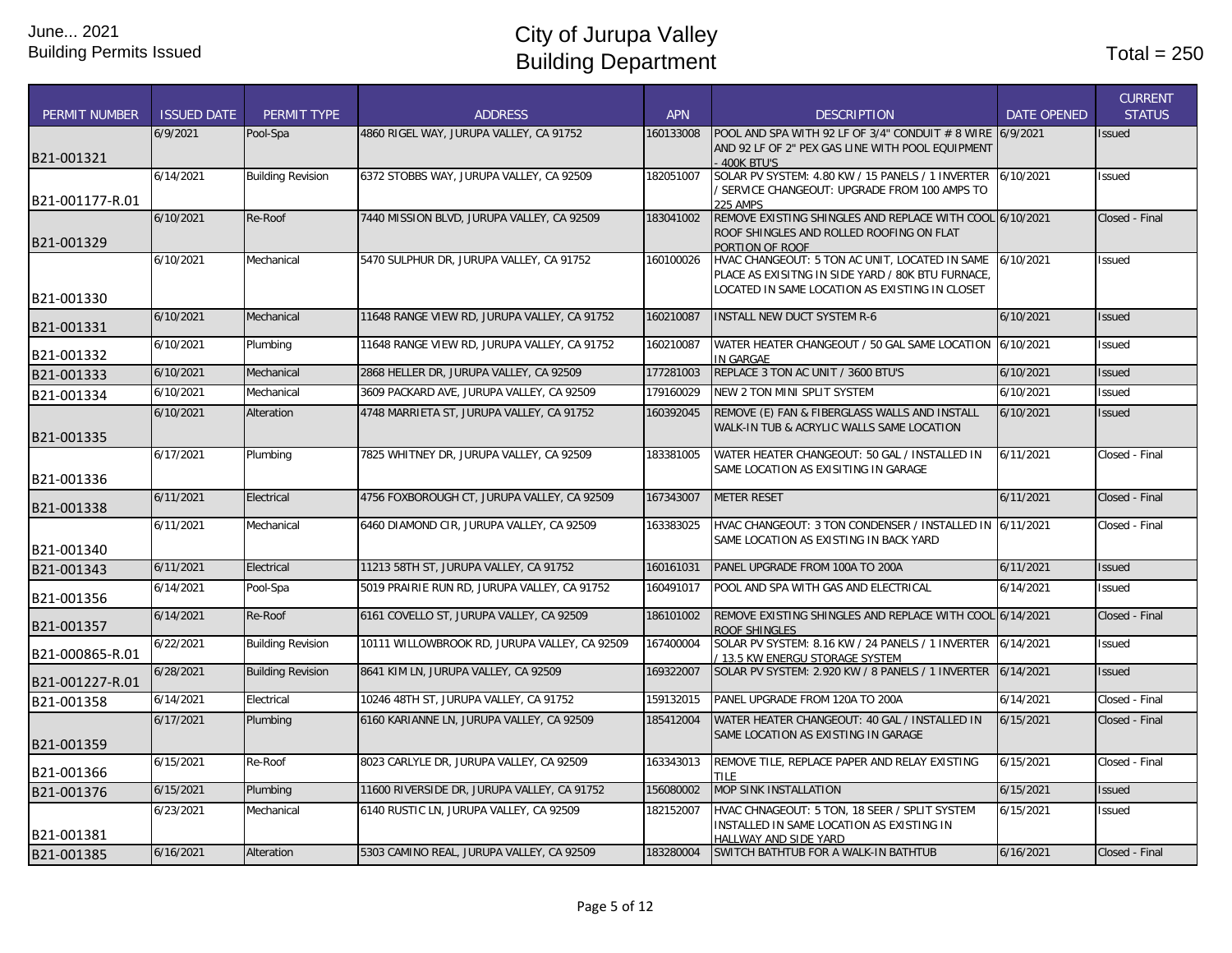| <b>PERMIT NUMBER</b> | <b>ISSUED DATE</b> | PERMIT TYPE              | <b>ADDRESS</b>                                             | <b>APN</b> | <b>DESCRIPTION</b>                                                                                                                                                                                                                                                                                          | <b>DATE OPENED</b> | <b>CURRENT</b><br><b>STATUS</b> |
|----------------------|--------------------|--------------------------|------------------------------------------------------------|------------|-------------------------------------------------------------------------------------------------------------------------------------------------------------------------------------------------------------------------------------------------------------------------------------------------------------|--------------------|---------------------------------|
| B21-001391           | 6/16/2021          | Electrical               | 6824 VALLEY WAY, JURUPA VALLEY, CA 92509                   | 183112014  | <b>METER RESET</b>                                                                                                                                                                                                                                                                                          | 6/16/2021          | Closed - Final                  |
| B21-001392           | 6/17/2021          | Re-Roof                  | 7960 STANDISH AVE, JURUPA VALLEY, CA 92509                 | 166142003  | RE ROOF FROM SHINGLES TO COOL ROOF SHINGLES                                                                                                                                                                                                                                                                 | 6/16/2021          | Closed - Final                  |
| B21-001394           | 6/16/2021          | Pool-Spa                 | 5514 TRAIL CANYON DR, JURUPA VALLEY, CA 91752              | 160100067  | POOL/SPA WITH EQUIPMENT 142LF OF 1" CONDUIT #12 6/16/2021<br>AND 145 LF OF 1 " GAS                                                                                                                                                                                                                          |                    | Issued                          |
| B21-001396           | 6/17/2021          | Electrical               | 3215 ETWANDA AVE, JURUPA VALLEY, CA 91752                  | <b>RW</b>  | 2 METERS INSTALLED IN CABINET                                                                                                                                                                                                                                                                               | 6/17/2021          | Issued                          |
| B21-001149-R.01      | 6/28/2021          | <b>Building Revision</b> | 9970 53RD ST, JURUPA VALLEY, CA 92509                      | 167100002  | SOLAR PV SYSTEM - 11.22 KW / 33 MODULES / 1<br>INVERTER / PANEL UPGRADE FROM 100A TO 200A                                                                                                                                                                                                                   | 6/17/2021          | Issued                          |
| B21-001401           | 6/22/2021          | Plumbing                 | 5521 TILTON AVE, JURUPA VALLEY, CA 92509                   |            | WATER HEATER CHANGEOUT: 40 GAL / INSTALLED IN<br>SAME LOCATION AS EXISTING IN GARAGE                                                                                                                                                                                                                        | 6/17/2021          | Closed - Final                  |
| B21-001404           | 6/17/2021          | Plumbing                 | 5606 MAPLEVIEW DR, JURUPA VALLEY, CA 92509                 | 166630040  | WATER HEATER CHANGEOUT: 40 GAL / INSTALLED IN<br>SAME LOCATION AS EXISTING IN GARAGE                                                                                                                                                                                                                        | 6/17/2021          | <b>Issued</b>                   |
| B21-001405           | 6/17/2021          | Re-Roof                  | 8484 RED MESA DR, JURUPA VALLEY, CA 92509                  | 171101051  | RE ROOF FROM SHINGLES TO COOL ROOF SHINGLES                                                                                                                                                                                                                                                                 | 6/17/2021          | Closed - Final                  |
| B21-001406           | 6/22/2021          | Mechanical               | 5345 35TH ST, JURUPA VALLEY, CA 92509                      | 179241008  | HVAC CHANGEOUT: 30K BTUS / SINGLE WALL GAS<br>HEATER INSTALLED IN SAME LOCATION EXISTING IN<br><b>FRONT LIVING ROOM</b>                                                                                                                                                                                     | 6/17/2021          | Issued                          |
| B21-001407           | 6/22/2021          | Plumbing                 | 9231 53RD ST, JURUPA VALLEY, CA 92509                      | 167270012  | WATER HEATER CHANGEOUT: 40 GALLON / GAS WATER<br>HEATER LOCATED IN SAME LOCATION AS EXISTING IN<br>GARAGE                                                                                                                                                                                                   | 6/17/2021          | <b>Issued</b>                   |
| B21-001408           | 6/22/2021          | Mechanical               | 3505 WALLACE ST, JURUPA VALLEY, CA 92509                   | 179192025  | HVAC CHANGEOUT: 30K BTUS / SINGLE WALL GAS<br>HEATER INSTALLED IN SAME LOCATION AS EXISTING IN<br><b>FRONT LIVING ROOM</b>                                                                                                                                                                                  | 6/17/2021          | Issued                          |
| B21-001409           | 6/22/2021          | Plumbing                 | 3505 WALLACE ST, JURUPA VALLEY, CA 92509                   | 179192025  | WATER HEATER CHANGEOUT: 40 GAL / INSTALLED IN<br>SAME LOCATION AS EXISTING IN GARAGE                                                                                                                                                                                                                        | 6/17/2021          | <b>Issued</b>                   |
| B21-001410           | 6/18/2021          | Plumbing                 | 3686 PACIFIC AVE, JURUPA VALLEY, CA 92509                  | 177221036  | REPLACE WATER SERVICE LINE 400 LF OF SCH 8 2" PVC 6/18/2021<br>AND 3/4" TO 2 " COPPER CONNECTORS AND SHUT OFF<br>VAI VF                                                                                                                                                                                     |                    | Closed - Final                  |
| B21-001411           | 6/18/2021          | Electrical               | 6880 RIVERDALE PL, JURUPA VALLEY, CA 92509                 | 163260001  | INSTALL ELECTRICAL PANEL 200A - FED FROM 400A<br><b>MAIN PANEL</b>                                                                                                                                                                                                                                          | 6/18/2021          | Closed - Final                  |
| B21-001412           | 6/18/2021          | Electrical               | 6888 RIVERDALE PL, #MAIN HOUSE, JURUPA VALLEY,<br>CA 92509 | 000000001  | ELECTRICAL PANEL 100A - FED FROM 400A MAIN PANEL                                                                                                                                                                                                                                                            | 6/18/2021          | Closed - Final                  |
| B21-001413           | 6/18/2021          | Electrical               | 6886 RIVERDALE PL, #DUPLEX, JURUPA VALLEY, CA<br>92509     | 000000001  | ELECTRICAL PANEL 100A - FED FROM 400A MAIN PANEL 6/18/2021                                                                                                                                                                                                                                                  |                    | Closed - Final                  |
| B21-001415           | 6/18/2021          | Alteration               | 11103 SKY COUNTRY DR, JURUPA VALLEY, CA 91752              | 160172022  | INSTALL NEW 18K BTU MINISLPIT, INSULATION,<br>DRYWALL AND ELECTRICAL IN GARAGE AND NEW<br>ELECTRICAL THROUGHOUT HOUSE, EXHAUST FANS IN<br>BATHROOMS, REMOVE EXISTING FIBERGLASS SHOWER<br>AND REPLACE WITH TILE SHOWER, INSTALL TANKLESS<br>WATER HEATER AND HARD WIRED SMOKE AND CARBON<br>MONOXIDE ALARMS | 6/18/2021          | <b>Issued - Revisions</b>       |
| B21-001419           | 6/18/2021          | Re-Roof                  | 3421 RIVERVIEW DR, JURUPA VALLEY, CA 92509                 | 179053015  | INSTALL COOL ROOF SHINGLES OVER 1 LAYER OF                                                                                                                                                                                                                                                                  | 6/18/2021          | Closed - Final                  |
| B21-001420           | 6/18/2021          | Electrical               | 8565 LIMONITE AVE, JURUPA VALLEY, CA 92509                 | 000000001  | EXISTING SHINGLES<br>REPLACE DAMAGED ELECTRICAL PEDESTAL FOR<br>IRRIGATION SYSTEM                                                                                                                                                                                                                           | 6/18/2021          | <b>Issued</b>                   |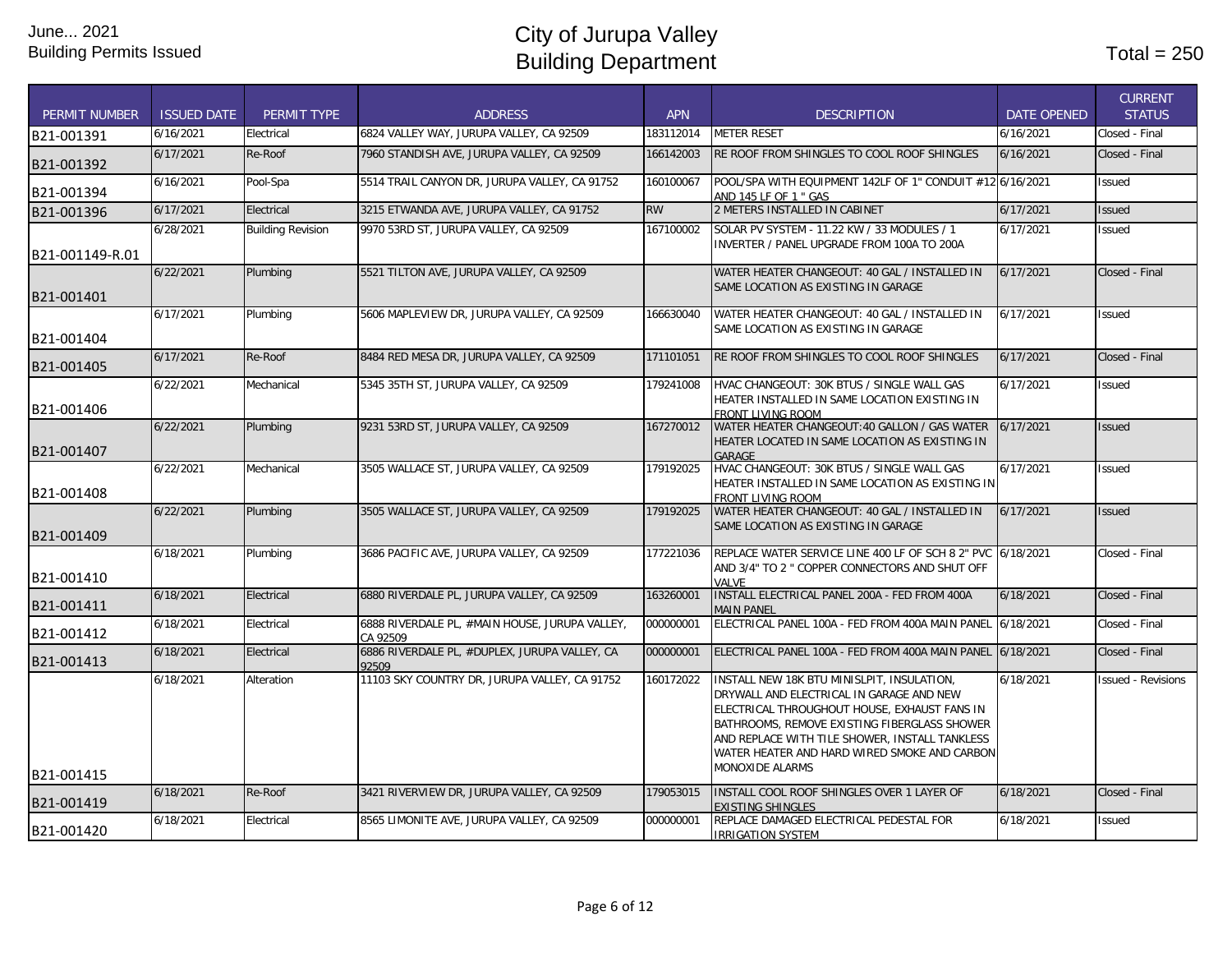| <b>PERMIT NUMBER</b> | <b>ISSUED DATE</b> | PERMIT TYPE              | <b>ADDRESS</b>                                  | <b>APN</b> | <b>DESCRIPTION</b>                                                                            | <b>DATE OPENED</b> | <b>CURRENT</b><br><b>STATUS</b> |
|----------------------|--------------------|--------------------------|-------------------------------------------------|------------|-----------------------------------------------------------------------------------------------|--------------------|---------------------------------|
|                      | 6/21/2021          | Electrical               | 6851 VAN BUREN BLVD, JURUPA VALLEY, CA 92509    | 163300002  | SOFTSCAPES TO INSTALL NEW IRRIGATION PEDESTAL                                                 | 6/21/2021          | <b>Issued</b>                   |
| B21-001421           |                    |                          |                                                 |            | IN ROW. REPLACEMENT DUE TO ACCIDENT                                                           |                    |                                 |
| B21-001422           | 6/24/2021          | Re-Roof                  | 5440 TROTH ST, JURUPA VALLEY, CA 91752          | 161032008  | REMOVE EXISTING SHINGLES AND REPLACE WITH COOL 6/21/2021<br><b>ROOF SHINGLES</b>              |                    | Closed - Final                  |
| B20-002214-R.01      | 6/29/2021          | <b>Building Revision</b> | 4482 JERICHO ST, JURUPA VALLEY, CA 92509        | 171221014  | SOLAR PV SYSTEM: 3.575 KW / 11 PANELS / 1 INVERTER 6/21/2021                                  |                    | <b>Issued</b>                   |
|                      | 6/28/2021          | <b>Building Revision</b> | 7824 BIG ROCK DR, JURUPA VALLEY, CA 92509       | 166114004  | SOLAR PV SYSTEM: 11.2 KW / 32 PANELS / 1 INVERTERS 6/22/2021                                  |                    | <b>Issued</b>                   |
| B21-001287-R.01      |                    |                          |                                                 |            | SERVICE CHANGEOUT: UPGRADE FROM 125 AMPS TO<br><b>225 AMPS</b>                                |                    |                                 |
|                      | 6/22/2021          | Plumbing                 | 5345 35TH ST, JURUPA VALLEY, CA 92509           | 179241008  | WATER HEATER CHANGEOUT: 30 GAL / INSTALLED IN                                                 | 6/22/2021          | Closed - Final                  |
| B21-001430           |                    |                          |                                                 |            | SAME LOCATION AS EXISITNG IN OUTSIDE CLOSET                                                   |                    |                                 |
| B21-001433           | 6/22/2021          | Mechanical               | 9374 53RD ST, JURUPA VALLEY, CA 92509           | 167282009  | CHANGEOUT DUCTS / R-6 INSULATION                                                              | 6/22/2021          | <b>Issued</b>                   |
|                      | 6/22/2021          | Mechanical               | 3103 HADLEY DR, JURUPA VALLEY, CA 91752         | 156292021  | HVAC CHNAGEOUT: 60K BTUS FURNANCE AND 3 TON AC 6/22/2021                                      |                    | <b>Issued</b>                   |
| B21-001434           |                    |                          |                                                 |            | INSTALLED IN SAME LOCATION AS EXISTING IN BACK<br><b>YARD</b>                                 |                    |                                 |
| B21-001435           | 6/22/2021          | Mechanical               | 5833 PALENCIA DR, JURUPA VALLEY, CA 92509       | 166284013  | REPLACE 3.5 TON HVAC IN REAR OF PROPERTY                                                      | 6/22/2021          | <b>Issued</b>                   |
| B21-001436           | 6/22/2021          | Plumbing                 | 6355 ALTON ST. JURUPA VALLEY. CA 92509          | 182091005  | REPAIR 4" CLEANOUT IN FRONT YARD                                                              | 6/22/2021          | Closed - Final                  |
|                      | 6/24/2021          | Alteration               | 10431 N LYNN CIR, #BLDG 48, JURUPA VALLEY, CA   | 156230003  | CONVERT 2 BEDROOM UNIT INTO 1 BEDROOM UNIT<br>WITH A 466 SF ADDITION MASTER PLAN UNDER PERMIT | 6/23/2021          | <b>Issued</b>                   |
| B21-001474           | 6/24/2021          |                          | 3470 EMMA ST, #BLDG 54, JURUPA VALLEY, CA 91752 | 156230003  | # B20-000158<br>CONVERT 2 BEDROOM UNIT INTO 1 BEDROOM UNIT                                    | 6/23/2021          |                                 |
| B21-001475           |                    | Addition                 |                                                 |            | WITH 466 SF ADDTION MASTER PLAN UNDER PERMIT #<br>B20-000158                                  |                    | <b>Issued</b>                   |
| B21-001476           | 6/23/2021          | Electrical               | 8875 LIMONITE AVE, JURUPA VALLEY, CA 92509      | 165184021  | INSTALL OUTLET FOR BEVERAGE MACHINE                                                           | 6/23/2021          | Closed - Final                  |
|                      | 6/24/2021          | Addition                 | 10311 S LYNN CIR, #BLDG # 66, JURUPA VALLEY, CA | 156230003  | CONVERT 2 BEDROOM UNIT INTO 1 BEDROOM UNIT                                                    | 6/23/2021          | <b>Issued</b>                   |
| B21-001477           |                    |                          | 91752                                           |            | WITH 466 SF ADDITION MASTER PLAN UNDER PERMIT<br># B20-000158                                 |                    |                                 |
| B21-001478           | 6/23/2021          | Pool-Spa                 | 7747 LAKESIDE DR, JURUPA VALLEY, CA 92509       | 185052001  | POOL WITH ELECTRICAL ONLY                                                                     | 6/23/2021          | <b>Issued</b>                   |
| B21-001479           | 6/24/2021          | Addition                 | 3661 EVE CIR, #BLDG 90, JURUPA VALLEY, CA 91752 | 156220001  | CONVERT 2 BEDROOM UNIT INTO 1 BEDROOM UNIT<br>WITH 466 SF ADDITION                            | 6/23/2021          | <b>Issued</b>                   |
| B21-001493           | 6/23/2021          | Electrical               | 4127 CAMPBELL ST, JURUPA VALLEY, CA 92509       | 170170020  | PANEL UPGRADE FROM 110A TO 220A                                                               | 6/23/2021          | Closed - Final                  |
|                      | 6/24/2021          | Plumbing                 | 5400 RIGEL WAY, JURUPA VALLEY, CA 91752         | 160142022  | WATER HEATER CHNAGEOUT: 50 GAL / INSTALLED IN                                                 | 6/24/2021          | Closed - Final                  |
| B21-001571           |                    |                          |                                                 |            | SAME LOCATION AS EXISITNG IN GARAGE                                                           |                    |                                 |
|                      | 6/24/2021          | Alteration               | 5610 NORTHWOOD DR, JURUPA VALLEY, CA 92509      | 166401049  | GUEST BATHROOM REMODEL: REMOVE EXISTING TUB                                                   | 6/24/2021          | Closed - Final                  |
| B21-001572           |                    |                          |                                                 |            | AND INSTALL ACRYLIC TUB AND WALLS / REPLACE<br>MISING VALVE                                   |                    |                                 |
|                      | 6/24/2021          | Alteration               | 6338 DANA AVE, JURUPA VALLEY, CA 91752          | 157061003  | KITCHEN REMODEL TO INCLUDE DRYWALL REPAIR,                                                    | 6/24/2021          | Closed - Final                  |
|                      |                    |                          |                                                 |            | GARBAGE DISPOSAL, DISHWASHER, KITCHEN HOOD,                                                   |                    |                                 |
| B21-001574           |                    |                          |                                                 |            | (7) RECESSED LIGHTS, (2) SWITCHES AND (4) GFCI<br><b>OUTLETS</b>                              |                    |                                 |
| B21-001583           | 6/25/2021          | Mechanical               | 7310 LINARES AVE, JURUPA VALLEY, CA 92509       | 185202027  | REPLACE 4 TON HVAC / 80K BTU'S                                                                | 6/25/2021          | <b>Issued</b>                   |
| B21-001584           | 6/25/2021          | Miscellaneous            | 4326 RIVERBEND LN, JURUPA VALLEY, CA 92509      | 181282016  | 1000 SF OF RADIANT BARRIER                                                                    | 6/25/2021          | Closed - Final                  |
| B21-001585           | 6/25/2021          | Alteration               | 11572 AUTUMN SAGE AVE, JURUPA VALLEY, CA 91752  | 160310011  | REHABILITATE ILLEGAL GROW HOUSE BACK TO<br>ORIGINAL SINGLE FAMILY DWELLING                    | 6/25/2021          | <b>Issued</b>                   |
| B21-001589           | 6/28/2021          | Pool-Spa                 | 4622 CAMBRIDGE CT, JURUPA VALLEY, CA 92509      | 167352003  | POOL ONLY WITH GAS AND ELECTRICAL                                                             | 6/28/2021          | <b>Issued</b>                   |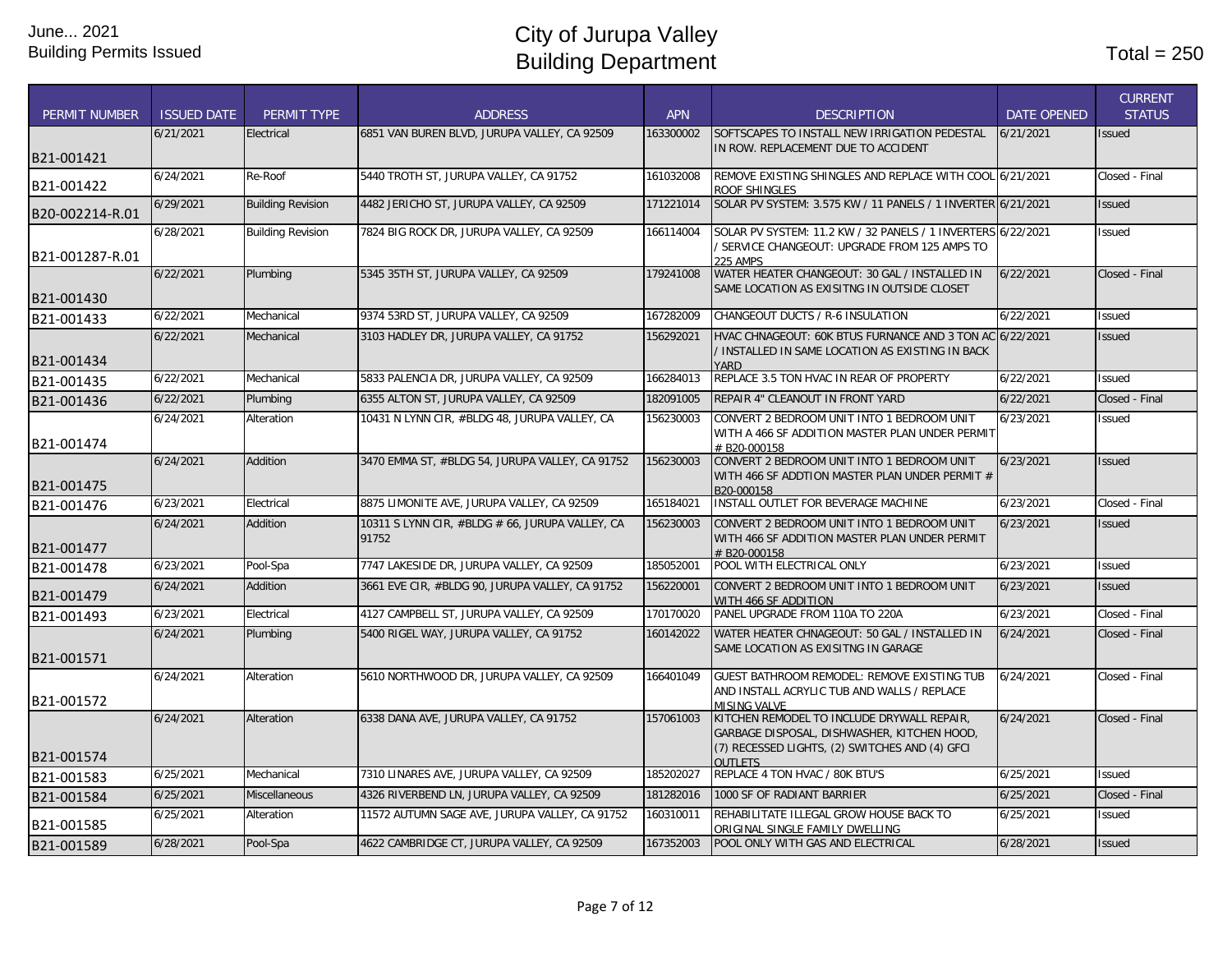| <b>PERMIT NUMBER</b> | <b>ISSUED DATE</b> | PERMIT TYPE | <b>ADDRESS</b>                                         | <b>APN</b> | <b>DESCRIPTION</b>                                                                                                  | <b>DATE OPENED</b>     | <b>CURRENT</b><br><b>STATUS</b> |
|----------------------|--------------------|-------------|--------------------------------------------------------|------------|---------------------------------------------------------------------------------------------------------------------|------------------------|---------------------------------|
| B21-001592           | 6/28/2021          | Electrical  | 4941 BROOKHILL TER. JURUPA VALLEY. CA 92509            | 166301008  | SERVICE CHANGEOUT: UPGRADE FROM 100 AMPS TO<br><b>200 AMPS</b>                                                      | 6/28/2021              | Issued                          |
| B21-001597           | 6/29/2021          | Alteration  | 8920 LIMONITE AVE, JURUPA VALLEY, CA 92509             | 163041008  | COMMERCIAL T.I. - REMOVE AND REPLACE DAMAGED<br>CEILING TILES, INSULATION AND FLOOR PLAN LAYOUT                     | 6/29/2021              | Closed - Final                  |
| B21-001598           | 6/29/2021          | Alteration  | 8490 BROOKFIELD DR, JURUPA VALLEY, CA 92509            | 166443004  | REPLACE EXISTING TUB WITH A WILK-IN TUB, INSTALL<br>1 NEW 20-AMP CIRCUIT FOR THE TUB OUTLET AND<br>DRYWALL PATCH    | 6/29/2021              | Closed - Final                  |
| B21-001599           | 6/29/2021          | Electrical  | 3257 PONTIAC AVE, JURUPA VALLEY, CA 92509              | 179082005  | RELOCATE PANEL FROM REAR OF HOME TO SIDE OF<br>HOME AND UPGRADE PANEL FROM 100A TO 200A                             | 6/29/2021              | Closed - Final                  |
| B21-001600           | 6/29/2021          | Mechanical  | 4932 PINNACLE ST, JURUPA VALLEY, CA 92509              | 183373003  | REPLACE (1) DUCT (R-6), 1,000 SF BLOWN IN<br><b>INSULATION</b>                                                      | 6/29/2021              | <b>Issued</b>                   |
| B21-001601           | 6/29/2021          | Mechanical  | 4295 MILL CREEK ST, JURUPA VALLEY, CA 92509            | 181240002  | REPLACE 2.5 TON HVAC / FURNACE CHANGEOUT                                                                            | $\overline{6/29/2021}$ | <b>Issued</b>                   |
| B21-001602           | 6/29/2021          | Plumbing    | 4295 MILL CREEK ST, JURUPA VALLEY, CA 92509            | 181240002  | REPLACE 40 GALLAON WATER HEATER IN GARAGE                                                                           | 6/29/2021              | Issued                          |
| B21-001603           | 6/29/2021          | Mechanical  | 4383 MAPLETON CIR. JURUPA VALLEY. CA 92509             | 170372015  | (7) DUCTS CHANGEOUT (R-6)                                                                                           | 6/29/2021              | <b>Issued</b>                   |
| B21-001606           | 6/29/2021          | Plumbing    | 8830 45TH ST, JURUPA VALLEY, CA 92509                  | 169343004  | ABANDON SEPTIC TANK / SEWER CONNCECTION                                                                             | 6/29/2021              | Closed - Final                  |
| B21-001627           | 6/30/2021          | Addition    | 3580 EVE CIR, #BLDG 17, JURUPA VALLEY, CA 91752        | 156220001  | CONVERT 2 BEDROOM UNIT INTO 1 BEDROOM UNIT<br>WITH A 466 SF ADDITION MASTER PLAN UNDER PERMIT<br># B20-000158       | 6/30/2021              | <b>Issued</b>                   |
| B21-001628           | 6/30/2021          | Addition    | 10459 N LYNN CIR, #BLDG 34, JURUPA VALLEY, CA<br>91752 | 156230001  | CONVERT 2 BEDROOM UNIT INTO 1 BEDROOM UNIT<br>WITH A 466 SF ADDITION MASTER PLAN UNDER PERMIT<br># B20-0001158      | 6/30/2021              | Issued                          |
| B21-001629           | 6/30/2021          | Addition    | 3411 EMMA ST, #BLDG 57, JURUPA VALELY, CA 91752        | 152230003  | CONVERT 2 BEDROOM UNIT INTO 1 BEDROOM UNIT<br>WITH A 466 SF ADDITION MASTER PLAN UNDER PERMIT<br># B20-000158       | 6/30/2021              | <b>Issued</b>                   |
| B21-001630           | 6/30/2021          | Plumbing    | 7510 CANDLE LIGHT DR, JURUPA VALLEY, CA 92509          | 185251034  | WATER HEATER CHANGEOUT: 40 GAL, 38K BTUS /<br>INSTALLED IN SAME LOCATION AS EXISITNING IN<br>GARAGE                 | 6/30/2021              | Closed - Final                  |
| B21-001631           | 6/30/2021          | Pool-Spa    | 4782 EAGLE RIDGE CT, JURUPA VALLEY, CA 92509           | 183520012  | POOL AND SPA WITH GAS AND ELECTRICAL AND GAS<br>LINE FOR FIREPIT                                                    | 6/30/2021              | Issued                          |
| B21-000960           | 6/22/2021          | Solar PV    | 5910 VISTA DE ORO, JURUPA VALLEY, CA 92509             | 182263012  | SOLAR PV SYSTEM: 7 KW / 20 PANELS / 20<br>MICROINVERTERS / SERVICE CHANGEOUT: UPGRADE<br>FROM 100AMPS TO 125 AMPS   | 4/26/2021              | Issued                          |
| B21-001087           | 6/16/2021          | Solar PV    | 6233 BLACK PEARL CT, JURUPA VALLEY, CA 91752           | 152360011  | SOLAR PV SYSTEM: 14.76 KW / 41 PANELS / 41<br><b>MICROINVERTERS</b>                                                 | 5/5/2021               | Closed - Final                  |
| B21-001162           | 6/2/2021           | Solar PV    | 5800 AVENUE JUAN BAUTISTA, JURUPA VALLEY, CA<br>92509  | 186151019  | SOLAR PV SYSTEM: 10.24 KW / 32 PANELS / 32<br>MICROINVERTERS / NEW 100 AMP SUB PANEL                                | 5/17/2021              | Closed - Final                  |
| B21-001177           | 6/2/2021           | Solar PV    | 6372 STOBBS WAY, JURUPA VALLEY, CA 92509               | 182051007  | SOLAR PV SYSTEM: 4.80 KW / 15 PANELS / 1 INVERTER<br>SERVICE CHANGEOUT: UPGRADE FROM 100 AMPS TO<br><b>225 AMPS</b> | 5/18/2021              | Closed - Final                  |
| B21-001198           | 6/2/2021           | Solar PV    | 4000 BOULDER DR, JURUPA VALLEY, CA 92509               | 174392024  | SOLAR PV SYSTEM: 4 KW / 10 PANELS / 1 INVERTER                                                                      | 5/21/2021              | <b>Issued</b>                   |
| B21-001200           | 6/2/2021           | Solar PV    | 6314 LUCRETIA AVE, JURUPA VALLEY, CA 91752             | 157070020  | SOLAR PV SYSTEM - 3.55 KW DC, 3.8 KW AC, 10<br>PANELS, 1 INVERTER                                                   | 5/21/2021              | Closed - Final                  |
| IB21-001207          | 6/1/2021           | Solar PV    | 5944 HUDSON ST, JURUPA VALLEY, CA 92509                | 165150023  | SOLAR PV SYSTEM: 8.05 KW / 23 PANELS / 23<br><b>MICROINVERTERS</b>                                                  | 5/24/2021              | Closed - Final                  |
| B21-001214           | 6/30/2021          | Solar PV    | 11628 HUMBER DR, JURUPA VALLEY, CA 91752               | 160112002  | SOLAR PV SYSTEM: 4.9 KW / 14 PANELS / 1 INVERTER                                                                    | 5/24/2021              | Closed - Final                  |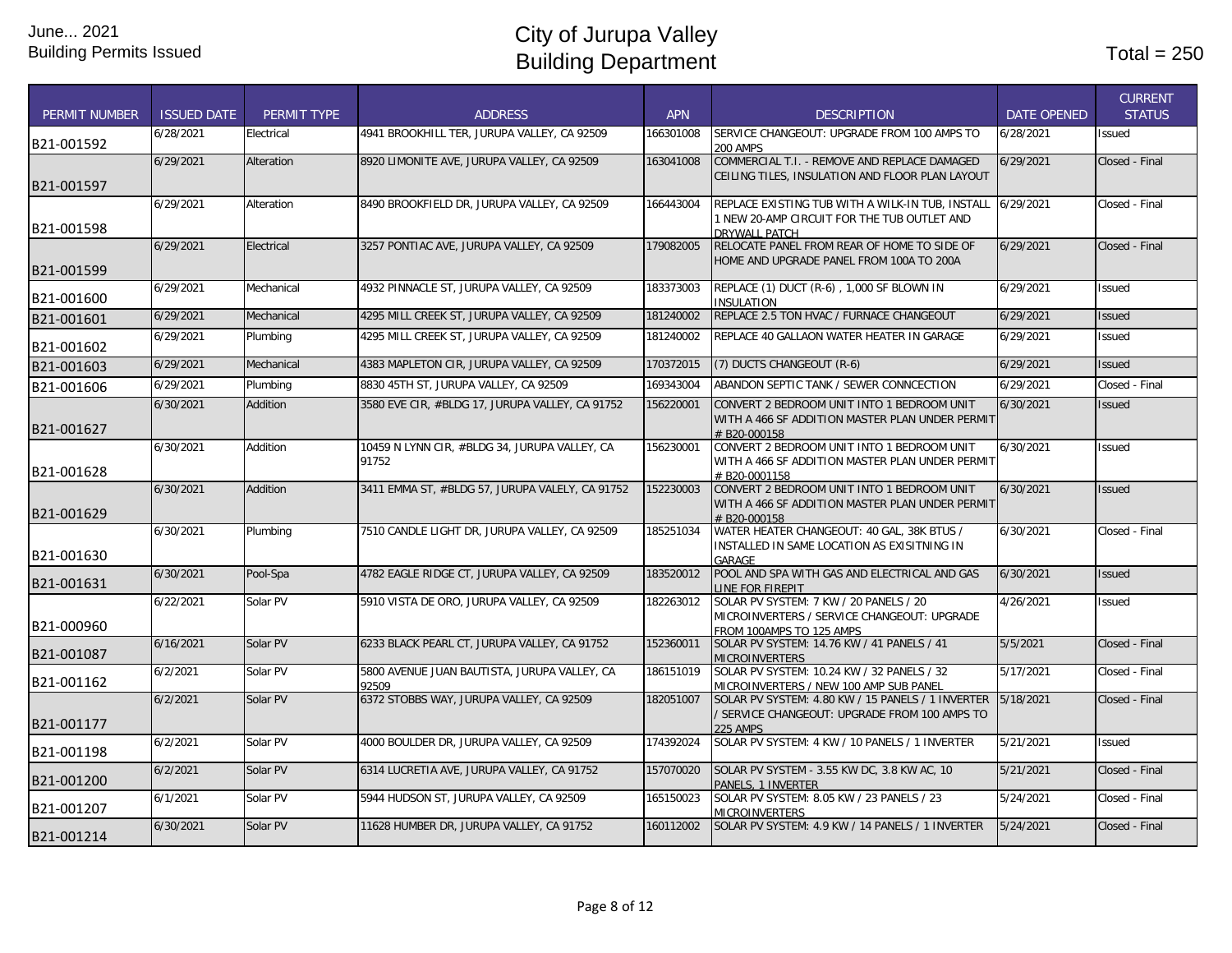|                      |                    |             |                                                 |            |                                                                                                                       |                    | <b>CURRENT</b> |
|----------------------|--------------------|-------------|-------------------------------------------------|------------|-----------------------------------------------------------------------------------------------------------------------|--------------------|----------------|
| <b>PERMIT NUMBER</b> | <b>ISSUED DATE</b> | PERMIT TYPE | <b>ADDRESS</b>                                  | <b>APN</b> | <b>DESCRIPTION</b>                                                                                                    | <b>DATE OPENED</b> | <b>STATUS</b>  |
| B21-001215           | 6/2/2021           | Solar PV    | 8760 58TH ST, JURUPA VALLEY, CA 92509           | 165160006  | SOLAR PV SYSTEM: 5.475 KW / 15 PANELS / 1 INVERTER 5/24/2021                                                          |                    | Closed - Final |
| B21-001216           | 6/14/2021          | Solar PV    | 10250 JURUPA RD, JURUPA VALLEY, CA 91752        | 159292008  | SOLAR PV SYSTEM: 16.8 KW / 46 PANELS / 46<br><b>MICROINVERTERS</b>                                                    | 5/25/2021          | Issued         |
| B21-001217           | 6/2/2021           | Solar PV    | 4813 LAUREL RIDGE DR, JURUPA VALLEY, CA 92509   | 183510018  | SOLAR PV SYSTEM - 10.95 KW DC / 30 PANELS / 30<br>MICRO INVERTERS / PANEL UPGRADE FROM 100A TO<br>200A                | 5/25/2021          | Closed - Final |
| B21-001221           | 6/2/2021           | Solar PV    | 5591 MANLINE DR, JURUPA VALLEY, CA 91752        | 160090050  | SOLAR PV SYSTEM: 6.3 KW / 18 PANELS / 1 INVERTER                                                                      | 5/25/2021          | Closed - Final |
| B21-001227           | 6/2/2021           | Solar PV    | 8641 KIM LN, JURUPA VALLEY, CA 92509            | 169322007  | SOLAR PV SYSTEM: 2.920 KW / 8 PANELS / 1 INVERTER 5/25/2021                                                           |                    | Closed - Final |
| B21-001231           | 6/10/2021          | Solar PV    | 9481 CORRAL ST, JURUPA VALLEY, CA 92509         | 162302014  | SOLAR PV SYSTEM - 3.15 KE DC / 10 PANELS / 1<br><b>INVERTER / NO MPU</b>                                              | 5/26/2021          | Issued         |
| B21-001235           | 6/2/2021           | Solar PV    | 9925 WOODBRIDGE LN, JURUPA VALLEY, CA 92509     | 167343014  | SOLAR PV SYSTEM: 6.03 KW / 17 PANELS / 1 INVERTER 5/26/2021<br>/ TESLA POWER WALI                                     |                    | Issued         |
| B21-001242           | 6/7/2021           | Solar PV    | 6544 VIA FLORENCIA, JURUPA VALLEY, CA 92509     | 182381007  | SOLAR PV SYSTEM: 7.35 KW / 21 PANELS / 21<br>MICROINVERTERS / SERVICE CHANGEOUT: UPGRADE<br>FROM 100 AMPS TO 125 AMPS | 5/27/2021          | Issued         |
| B21-001247           | 6/3/2021           | Solar PV    | 7720 NAOMI ST, JURUPA VALLEY, CA 92509          | 171284016  | SOLAR PV SYSTEM: 5.84 KW / 16 PANELS / 1 INVERTER                                                                     | 5/27/2021          | Closed - Final |
| B21-001256           | 6/14/2021          | Solar PV    | 7571 CANYON TERRACE DR, JURUPA VALLEY, CA 92509 | 185381034  | SOLAR PV SYSTEM: 5.6 KW / 14 PANELS / 1 INVERTER                                                                      | 6/1/2021           | Closed - Final |
| B21-001259           | 6/3/2021           | Solar PV    | 6272 PERSANO ST. JURUPA VALLEY. CA 92509        | 000000002  | SOLAR PV SYSTEM: 4.20 kW, 12 AC MODULES -<br>REFERENCE SOLAR MASTER PLAN CHECK B21-000503                             | 6/1/2021           | <b>Issued</b>  |
| B21-001260           | 6/3/2021           | Solar PV    | 6296 PERSANO ST, JURUPA VALLEY, CA 92509        | 000000002  | SOLAR PV SYSTEM - 4.90 KW - 14 MODULES -<br>REFERENCE MASTER SOLAR PLAN CHECK B21-000503                              | 6/1/2021           | <b>Issued</b>  |
| B21-001261           | 6/3/2021           | Solar PV    | 6284 PERSANO ST, JURUPA VALLEY, CA 92509        | 000000002  | SOLAR PV SYSTEM - 4.90 KW - 14 AC MODULES -<br>REFERENCE MASTER SOLAR PLAN CHECK B21-000503                           | 6/1/2021           | Issued         |
| B21-001264           | 6/16/2021          | Solar PV    | 3078 CHABLIS AVE, JURUPA VALLEY, CA 92509       | 173193014  | SOLAR PV SYSTEM: 4.92 KW / 12 PANELS / 12<br><b>MICROINVERTERS</b>                                                    | 6/1/2021           | Closed - Final |
| B21-001270           | 6/2/2021           | Patio       | 4334 SUFFOLK ST, JURUPA VALLEY, CA 92509        | 181324002  | 504 SF ATTACHED ALUMAWOOD PATIO WITH 2 FANS, 6 6/2/2021<br>LIGHTS, 2 OUTLETS AND 1 SWITCH                             |                    | Closed - Final |
| B21-001272           | 6/8/2021           | Solar PV    | 6024 EARTH ST, JURUPA VALLEY, CA 91752          | 160162043  | SOLAR PV SYSTEM - 9.1 KW DC / 26 MODULES / 1<br><b>INVERTER / NO MPU</b>                                              | 6/2/2021           | Closed - Final |
| B21-001274           | 6/9/2021           | Solar PV    | 4457 PALAMINA CIR, JURUPA VALLEY, CA 92509      | 181325024  | SOLAR PV SYSTEM: 8.5 KW / 24 PANELS / 1 INVERTER /<br>SERVICE CHANGEOUT: UPGRADE FROM 100 AMPS TO<br><b>225 AMPS</b>  | 6/2/2021           | Issued         |
| B21-001276           | 6/7/2021           | Solar PV    | 8631 TERRIE TER, JURUPA VALLEY, CA 92509        | 169321016  | SOLAR PV SYSTEM: 5.840 / 16 PANELS / 1 INVERTER                                                                       | 6/2/2021           | Closed - Final |
| B21-001277           | 6/10/2021          | Solar PV    | 5945 SCHEELITE ST, JURUPA VALLEY, CA 92509      | 165112033  | SOLAR PV SYSTEM: 3.5 KW / 10 PANLES / 10<br><b>MICROINVERTERS</b>                                                     | 6/2/2021           | Issued         |
| B21-001279           | 6/9/2021           | Solar PV    | 5873 WINNCLIFF DR, JURUPA VALLEY, CA 92509      | 185120057  | SOLAR PV SYSTEM: 5.6 KW / 16 PANELS / 1 INVERTER /<br>SERVICE CHANGEOUT: UPGRADE FROM 125 AMPS TO                     | 6/3/2021           | Closed - Final |
| B21-001280           | 6/3/2021           | Patio       | 5412 POLO CT, JURUPA VALLEY, CA 92509           | 185312001  | <b>225 AMPS</b><br>216 SF ATTACHED ALUMAWOOD LATTICE PATIO / NO                                                       | 6/3/2021           | Issued         |
| B21-001281           | 6/3/2021           | Patio       | 12033 GEODE ST, JURUPA VALLEY, CA 91752         | 152612039  | <b>ELECTRICAL</b><br>560 SF ATTACHED ALUMINUM WOOD PATIO WITH 7<br>LIGHTS, 2 GFCI OUTLETS AND 1 SWITCH                | 6/3/2021           | <b>Issued</b>  |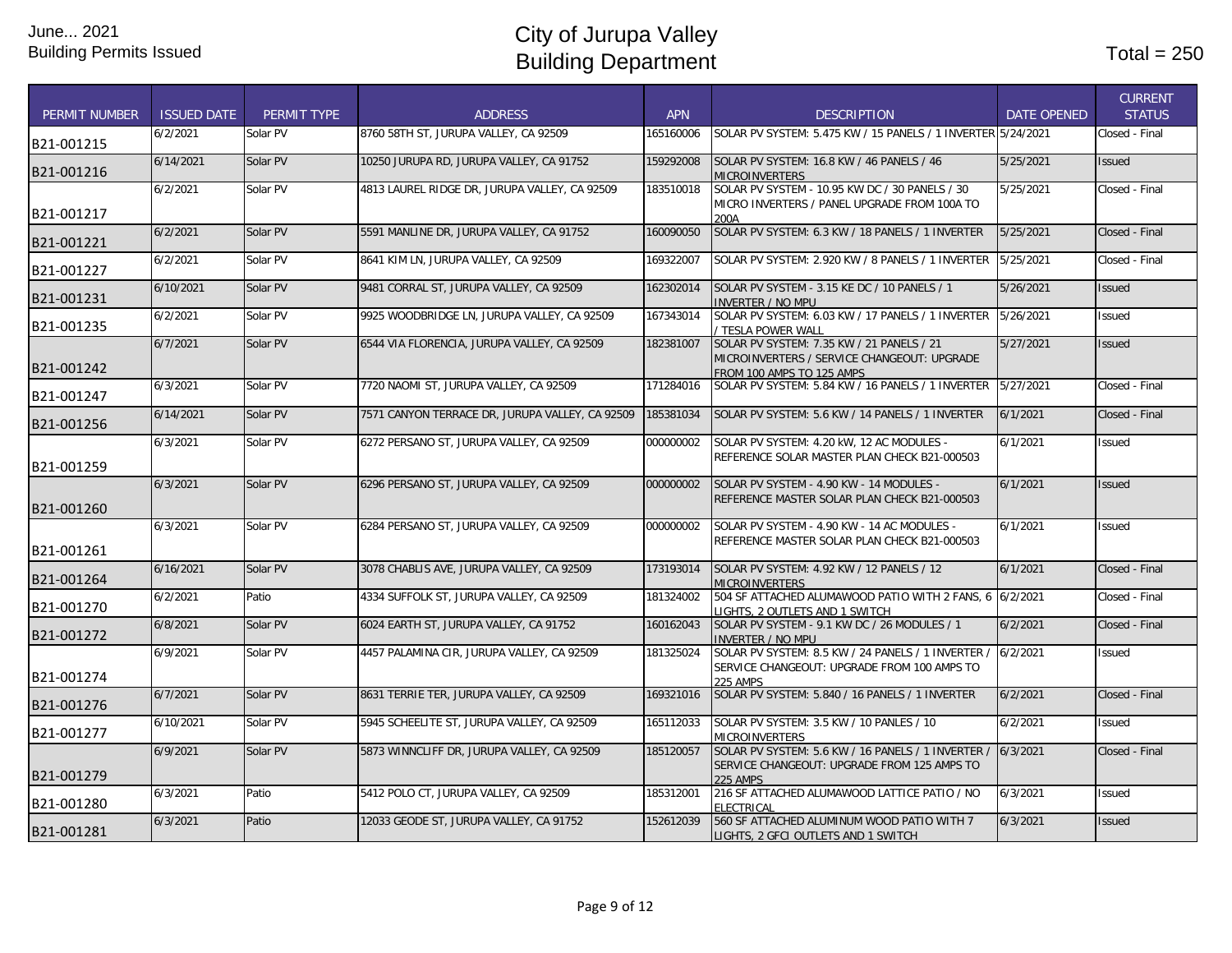| <b>PERMIT NUMBER</b> | <b>ISSUED DATE</b> | PERMIT TYPE         | <b>ADDRESS</b>                                 | <b>APN</b> | <b>DESCRIPTION</b>                                                                                                                                                                                        | <b>DATE OPENED</b> | <b>CURRENT</b><br><b>STATUS</b> |
|----------------------|--------------------|---------------------|------------------------------------------------|------------|-----------------------------------------------------------------------------------------------------------------------------------------------------------------------------------------------------------|--------------------|---------------------------------|
| B21-001282           | 6/3/2021           | Fence Permit        | 4655 GLEN ST. JURUPA VALLEY. CA 92509          | 169350007  | INSTALL 130 LF OF 6' TALL BLOCK WALL / 42 LF OF 3'<br>TALL BLOCK WALL                                                                                                                                     | 6/3/2021           | Issued                          |
| B21-001284           | 6/4/2021           | Patio               | 11033 RYDER RD, JURUPA VALLEY, CA 91752        | 160433005  | 180 SF DETACHED ALUMINUM WOOD PATIO WITH 1<br><b>OUTLET</b>                                                                                                                                               | 6/4/2021           | <b>Issued</b>                   |
| B21-001287           | 6/9/2021           | Solar PV            | 7824 BIG ROCK DR, JURUPA VALLEY, CA 92509      | 166114004  | SOLAR PV SYSTEM: 11.2 KW / 32 PANELS / 1 INVERTERS 6/4/2021<br>/ SERVICE CHANGEOUT: UPGRADE FROM 125 AMPS TO<br><b>225 AMPS</b>                                                                           |                    | Closed - Final                  |
| B21-001290           | 6/21/2021          | Solar PV            | 9224 BIG MEADOW RD, JURUPA VALLEY, CA 92509    | 165270002  | SOLAR PV SYSTEM: 7.6 KW / 20 PANELS / 10<br>MICROINVERTERS / SERVICE CHANGEOUT: UPGRADE<br>FROM 100 AMPS TO 225 AMPS                                                                                      | 6/4/2021           | Closed - Final                  |
| B21-001292           | 6/4/2021           | <b>Fence Permit</b> | 7533 LIVE OAK DR. JURUPA VALLEY. CA 92509      | 185262003  | LEGALIZE TOTAL OF 74 LF, 3' RETAINING WALL AND (2) 6/4/2021<br>6' HIGH PILASTERS / PER CITY STANDARD                                                                                                      |                    | <b>Issued</b>                   |
| B21-001294           | 6/9/2021           | Solar PV            | 6625 AZUSA CT, JURUPA VALLEY, CA 92509         | 177273015  | SOLAR PV SYSTEM: 2.480 KW / 8 PANELS / 8<br>MICROINVERTERS / SERIVCE CHANGEOUT: UPGRADE<br>FROM 125 AMPS TO 200 AMPS                                                                                      | 6/7/2021           | <b>Issued</b>                   |
| B21-001297           | 6/7/2021           | Patio               | 6385 DANA AVE, JURUPA VALLEY, CA 91752         | 157051015  | LEGALIZE 312 SF ATTACHED PATIO COVER / PER CITY<br>STANDARD / NO ELECTRICAL                                                                                                                               | 6/7/2021           | Closed - Final                  |
| B21-001299           | 6/7/2021           | Patio               | 11582 PERIWINKLE PL, JURUPA VALLEY, CA 91752   | 160311021  | 432 SF ATTAHCED ALUMAWOOD PATIO COVER - NO<br>ELECTRICAL AND 144 SF DETACHED ALUMAWOOD<br>PATIO COVER - NO ELECTRICAL                                                                                     | 6/7/2021           | <b>Issued</b>                   |
| B21-001300           | 6/7/2021           | Patio               | 11595 AUTUMN SAGE AVE, JURUPA VALLEY, CA 91752 | 160311003  | 576 SF ATTACHED ALUMAWOOD PATIO COVER WITH 2<br>FANS, 8 LED LIGHTS, 1 SWITCH, 2 OUTLETS                                                                                                                   | 6/7/2021           | Issued                          |
| B21-001301           | 6/14/2021          | Solar PV            | 6413 RUSTIC LN, JURUPA VALLEY, CA 92509        | 182040011  | SOLAR PV SYSTEM - 5.950 KW DC / 17 PANELS / 1<br>INVERTER / PANEL UPGRADE 125A TO 225A                                                                                                                    | 6/7/2021           | <b>Issued</b>                   |
| B21-001302           | 6/14/2021          | Solar PV            | 8571 WILD PONY DR, JURUPA VALLEY, CA 92509     | 171101034  | SOLAR PV SYSTEM - 10.22 KW DC / 28 PANELS / 1<br><b>INVERTER / NO MPU</b>                                                                                                                                 | 6/7/2021           | Closed - Final                  |
| B21-001303           | 6/14/2021          | Solar PV            | 5970 HUDSON ST, JURUPA VALLEY, CA 92509        | 165150007  | SOLAR PV SYSTEM - 8.68 KW DC / 28 PANELS / 1<br>INVERTER / PANEL UPGRADE FROM 125A TO 225A                                                                                                                | 6/7/2021           | <b>Issued</b>                   |
| B21-001305           | 6/15/2021          | Solar PV            | 3193 HADLEY DR, JURUPA VALLEY, CA 91752        | 156304026  | SOLAR PV SYSTEM: 4.48 KW / 14 PANELS / 14<br>MICROINVERTERS / NO MPU                                                                                                                                      | 6/8/2021           | Closed - Final                  |
| B21-001306           | 6/14/2021          | Solar PV            | 8559 WILD PONY DR, JURUPA VALLEY, CA 92509     | 171101035  | SOLAR PV SYSTEM: 8.5 KW / 25 PANELS / 1 INVERTER /<br>NO MPU                                                                                                                                              | 6/8/2021           | Closed - Final                  |
| B21-001307           | 6/16/2021          | Solar PV            | 8120 HAVEN VIEW DR, JURUPA VALLEY, CA 92509    | 163312006  | SOLAR PV SYSTEM: 7.475 KW / 23 PANELS / 23<br>MICROINVERTERS / SERVICE CHANGEOUT: UPGRADE<br>FROM 125 AMPS TO 200 AMPS                                                                                    | 6/8/2021           | Issued                          |
| B21-001319           | 6/15/2021          | Solar PV            | 3050 MARY ELLEN DR, JURUPA VALLEY, CA 92509    | 177193003  | SOLAR PV SYSTEM: 6.3 KW / 18 PANELS / 1 INVERTER /<br><b>BATTERY BACKUP</b>                                                                                                                               | 6/9/2021           | Closed - Final                  |
| B21-001320           | 6/15/2021          | Solar PV            | 9415 STIRRUP ST, JURUPA VALLEY, CA 92509       | 162271002  | SOLAR PV SYSTEM: 6.035 KW / 17 PANELS / 1 INVERTER 6/9/2021                                                                                                                                               |                    | Closed - Final                  |
| B21-001324           | 6/15/2021          | Solar PV            | 7167 GYPSUM DR, JURUPA VALLEY, CA 92509        | 174412005  | SOLAR PV SYSTEM - 5.2 KW DC / 16 PANELS 16<br>MICROINVERTERS/ NO MPU                                                                                                                                      | 6/10/2021          | Closed - Final                  |
| B21-001326           | 6/14/2021          | Solar PV            | 8958 THOROBRED LN, JURUPA VALLEY, CA 92509     | 169250021  | SOLAR PV SYSTEM: 7.300 KW / 20 PANELS / 1 INVERTER 6/10/2021                                                                                                                                              |                    | Closed - Final                  |
| B21-001327           | 6/10/2021          | <b>Fence Permit</b> | 4600 VALLEY FORGE DR, JURUPA VALLEY, CA 92509  | 167332005  | NEED FINAL INSPECTION FOR EXPIRED PERMIT # 2018- 6/10/2021<br>15368 ADDED A LAYER TO 130 LF OF (E) BLOCK WALL 6;<br>TALL, 202 LF OF 6' VINYL AND IN FRONT A 30 LF OF A<br>STEP UP WALL 2' TALL TO 5' TALL |                    | Closed - Final                  |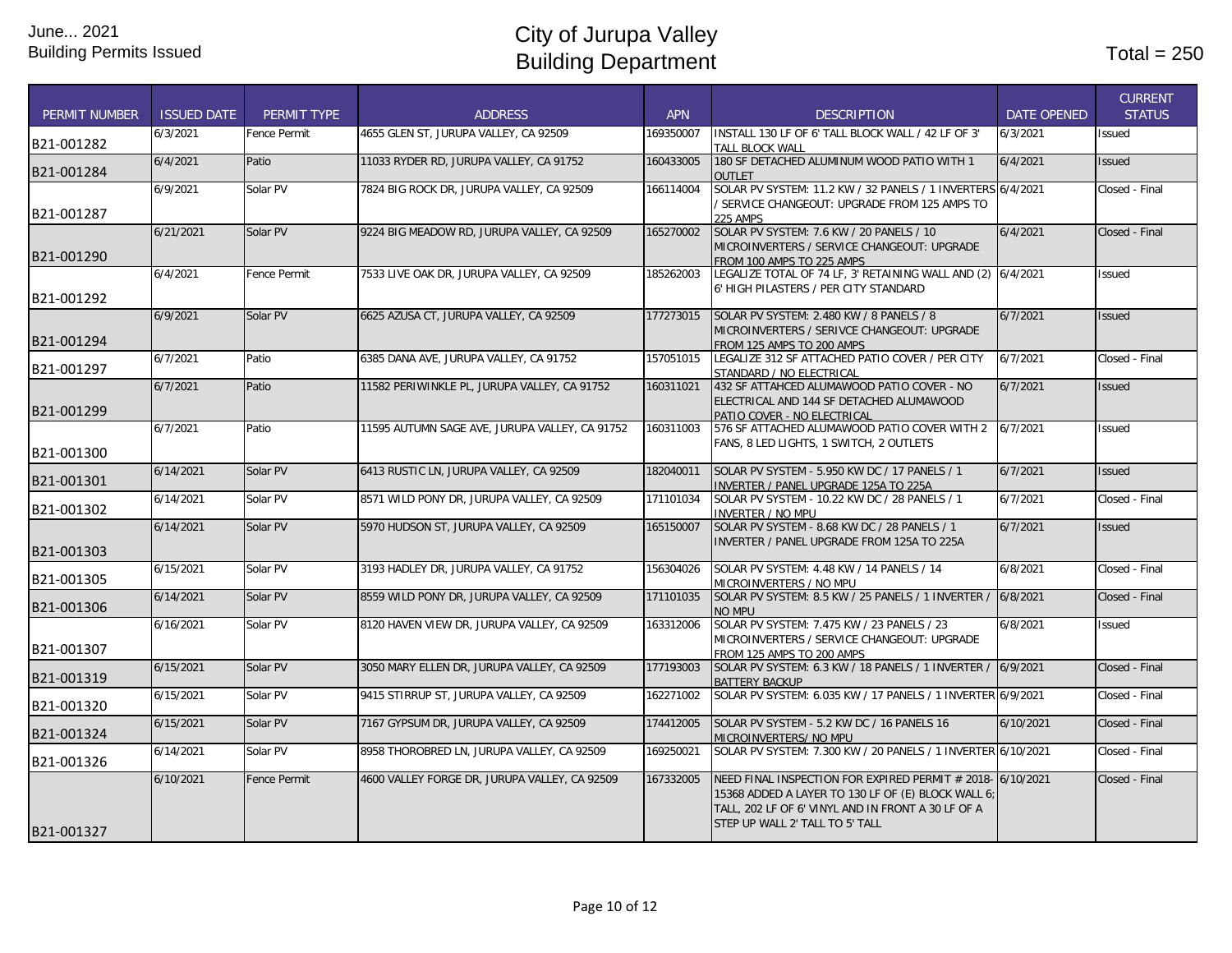| <b>PERMIT NUMBER</b> | <b>ISSUED DATE</b> | PERMIT TYPE         | <b>ADDRESS</b>                                   | <b>APN</b> | <b>DESCRIPTION</b>                                                              | <b>DATE OPENED</b> | <b>CURRENT</b><br><b>STATUS</b> |
|----------------------|--------------------|---------------------|--------------------------------------------------|------------|---------------------------------------------------------------------------------|--------------------|---------------------------------|
|                      | 6/11/2021          | Fence Permit        | 4690 LAUREL RIDGE DR, JURUPA VALLEY, CA 92509    | 183500012  | APPROX 325 LF OF 2'-5' TALL FEET RETAINING WALL                                 | 6/11/2021          | Issued                          |
| B21-001337           |                    |                     |                                                  |            | CITY STANDARD PER APPROVED GRADING PLAN                                         |                    |                                 |
|                      | 6/11/2021          | <b>Fence Permit</b> | 6385 DANA AVE, JURUPA VALLEY, CA 91752           | 157051015  | 20 LF OF 3 1/2' TALL BLOCK WALL WITH 2 1/2' OF                                  | 6/11/2021          | Closed - Final                  |
| B21-001342           |                    |                     |                                                  |            | WROUGHT IRON AND 145 LF OF 6 ' TALL BLOCK WALL<br>ALL PER CITY STANDARD         |                    |                                 |
| B21-001344           | 6/14/2021          | Sign - Permanent    | 8022 LIMONITE AVE, #106, JURUPA VALLEY, CA 92509 | 166620012  | (1) INTERNALLY ILLUMINATED CHANNEL LETTER                                       | 6/14/2021          | Closed - Final                  |
| B21-001347           | 6/28/2021          | Solar PV            | 8250 LAKESIDE DR, JURUPA VALLEY, CA 92509        | 166262001  | SOLAR PV SYSTEM / 9.125 KW DC / 25 PANELS / 1<br><b>INVERTER / NO MPU</b>       | 6/14/2021          | <b>Issued - Revisions</b>       |
| B21-001348           | 6/24/2021          | Patio               | 4126 MENNES AVE, JURUPA VALLEY, CA 92509         | 181101027  | REMODEL AND ADD 40 SF PORCH TO DWLG -<br>REFERENCE MASTER PLAN CHECK B21-000116 | 6/14/2021          | <b>Issued</b>                   |
|                      | 6/28/2021          | Solar PV            | 2728 STONEY POINT COVE, JURUPA VALLEY, CA 92509  | 000000002  | SOLAR PV SYSTEM - 4.08 KW, 12 MODULES, 12                                       | 6/14/2021          | <b>Issued</b>                   |
| B21-001349           |                    |                     |                                                  |            | INVERTERS - REFERENCE MASTER SOLAR B20-000466                                   |                    |                                 |
|                      | 6/28/2021          | Solar PV            | 2704 STONEY POINT COVE, JURUPA VALLEY, CA 92509  | 000000002  | SOLAR PV SYSTEM - 5.100 KW, 15 MODULES, 15                                      | 6/14/2021          | <b>Issued</b>                   |
| B21-001350           |                    |                     |                                                  |            | <b>INVERTERS - REFERENCE MASTER SOLAR B20-000466</b>                            |                    |                                 |
|                      | 6/28/2021          | Solar PV            | 2711 STONEY POINT COVE, JURUPA VALLEY, CA 92509  | 000000002  | SOLAR PV SYSTEM - 4.08 KW, 12 MODULES, 12                                       | 6/14/2021          | <b>Issued</b>                   |
| B21-001351           |                    |                     |                                                  |            | INVERTERS - REFERENCE MASTER SOLAR B20-000466                                   |                    |                                 |
|                      | 6/28/2021          | Solar PV            | 6495 JUNE MOUNTAIN WAY, JURUPA VALLEY, CA 92509  | 000000002  | SOLAR PV SYSTEM - 3.4 KW, 10 MODULES, 10                                        | 6/14/2021          | <b>Issued</b>                   |
| B21-001353           |                    |                     |                                                  |            | <b>INVERTERS - REFERENCE MASTER SOLAR B20-000466</b>                            |                    |                                 |
|                      | 6/28/2021          | Solar PV            | 2712 STONEY POINT COVE, JURUPA VALLEY, CA 92509  | 000000002  | SOLAR PV SYSTEM - 4.08 KW, 12 MODULES, 12                                       | 6/14/2021          | <b>Issued</b>                   |
| B21-001354           |                    |                     |                                                  |            | <b>INVERTERS - REFERENCE MASTER SOLAR B20-000466</b>                            |                    |                                 |
|                      | 6/14/2021          | Patio               | 3835 WALLACE ST, JURUPA VALLEY, CA 92509         | 181063006  | 392 SF ALUMAWOOD PATION COVER WITH 3 FANS, 2                                    | 6/14/2021          | <b>Issued</b>                   |
| B21-001355           | 6/23/2021          | Solar PV            | 6008 SATURN LN, JURUPA VALLEY, CA 91752          | 160162034  | LIGHTS, 3 OUTLETS<br>SOLAR PV SYSTEM: 10.88 / 32 PANELS / 1 INVERTER /          | 6/15/2021          | Closed - Final                  |
| B21-001362           |                    |                     |                                                  |            | NO MPU                                                                          |                    |                                 |
|                      | 6/29/2021          | Solar PV            | 9466 52ND ST, JURUPA VALLEY, CA 92509            | 167200016  | SOLAR PV SYSTEM: 4.2 KW / 12 PANELS / 1 INVERTER /                              | 6/15/2021          | Closed - Final                  |
| B21-001377           |                    |                     |                                                  |            | SERVICE CHNAGEOUT: UPGRADE FROM 100 AMPS TO<br><b>200 AMPS</b>                  |                    |                                 |
| B21-001378           | 6/25/2021          | Solar PV            | 4686 CAMINO DE MADERA, JURUPA VALLEY, CA 91752   | 160340002  | SOLAR PV SYSTEM / 3.905 KW DC / 11 PANELS / 1<br><b>INVERTER / NO MPU</b>       | 6/15/2021          | Closed - Final                  |
| B21-001387           | 6/28/2021          | Solar PV            | 4317 HERNANDEZ ST, JURUPA VALLEY, CA 92509       | 171272001  | SOLAR PV SYSTEM: 6.57 KW / 18 PANELS / 1 INVERTER<br>/ No mpu                   | 6/16/2021          | Closed - Final                  |
| B21-001388           | 6/28/2021          | Solar PV            | 4683 TEASDALE AVE, JURUPA VALLEY, CA 92509       | 183413004  | SOLAR PV SYSTEM: 6.935 KW / 19 PANELS / 1 INVERTER 6/16/2021<br>/ NO MPU        |                    | <b>Issued</b>                   |
| B21-001389           | 6/23/2021          | Solar PV            | 5288 BELL AVE, JURUPA VALLEY, CA 92509           | 178182020  | SOLAR PV SYSTEM / 10.65 KDW DC / 30 PANELS / 2<br><b>INVERTERS</b>              | 6/16/2021          | <b>Issued</b>                   |
| B21-001390           | 6/23/2021          | Solar PV            | 7194 GYPSUM DR, JURUPA VALLEY, CA 92509          | 174410001  | SOLAR PV SYSTEM / 9.36 KW DC / 26 PANELS / 2<br><b>INVERTERS</b>                | 6/16/2021          | Closed - Final                  |
|                      | 6/16/2021          | <b>Fence Permit</b> | 7809 MISSION BLVD, JURUPA VALLEY, CA 92509       | 174170004  | 77 LF, 3.5' FREE STANDING BLOCK WALL WITH 2.5'                                  | 6/16/2021          | <b>Issued</b>                   |
|                      |                    |                     |                                                  |            | WROUGHT IRON / 99 LF, 6' HIGH RETAINING WALL /                                  |                    |                                 |
| B21-001393           |                    |                     |                                                  |            | 191 LF, 6' HIGH FREE STANDING BLOCK WALL / PER<br>CITY STANDARD                 |                    |                                 |
| B21-001397           | 6/23/2021          | Solar PV            | 3696 RIVERVIEW DR, JURUPA VALLEY, CA 92509       | 179070046  | SOLAR PV SYSTEM / 6.035 KW DC / 17 PANELS / 17<br><b>MICROINVERTERS</b>         | 6/17/2021          | <b>Issued - Revisions</b>       |
|                      | 6/29/2021          | Solar PV            | 6941 PHEASANT RUN CIR, JURUPA VALLEY, CA 92509   | 182452001  | SOLAR PV SYSTEM: 3.5 KW / 10 PANELS / 10                                        | 6/17/2021          | Closed - Final                  |
| B21-001402           |                    |                     |                                                  |            | <b>MICROINVERTERS</b>                                                           |                    |                                 |